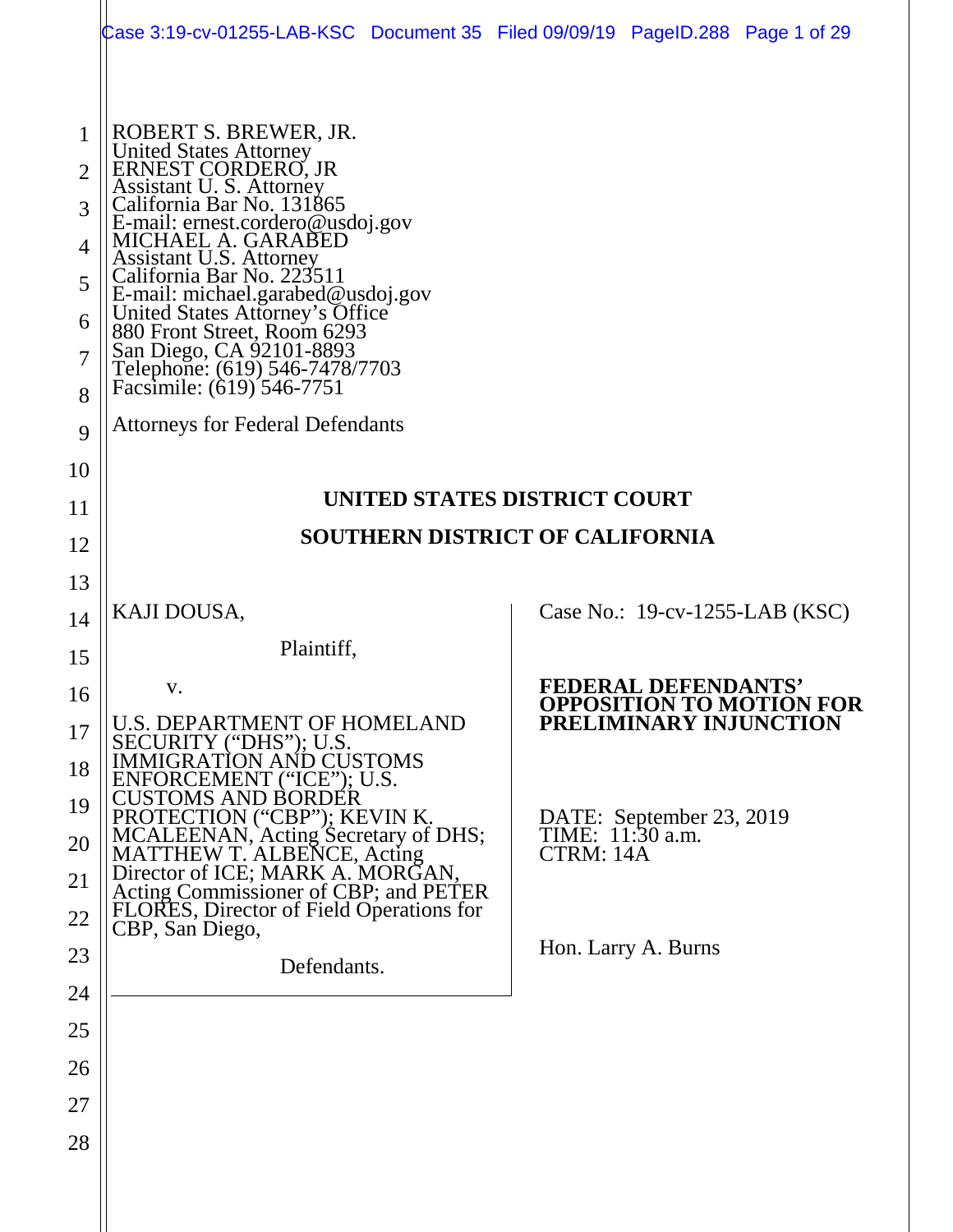|                |                | Case 3:19-cv-01255-LAB-KSC Document 35 Filed 09/09/19 PageID.289 Page 2 of 29                                                                                                                         |
|----------------|----------------|-------------------------------------------------------------------------------------------------------------------------------------------------------------------------------------------------------|
| 1              |                | <b>TABLE OF CONTENTS</b>                                                                                                                                                                              |
| $\overline{2}$ |                | Page(s)                                                                                                                                                                                               |
| 3              |                |                                                                                                                                                                                                       |
| 4              | $\mathbf{I}$ . |                                                                                                                                                                                                       |
| 5              |                |                                                                                                                                                                                                       |
| 6              | II.            |                                                                                                                                                                                                       |
| 7              | III.           |                                                                                                                                                                                                       |
| 8              |                | A. Plaintiff Cannot Show a Concrete and Particular Harm Coupled<br>with a Real and Imminent Threat that She will Suffer Repeated                                                                      |
| 9              |                |                                                                                                                                                                                                       |
| 10<br>11       |                | 1. The Alleged Deprivation of Plaintiff's Expedited Border<br>Crossing Privileges Due to the Supposed Revocation of her                                                                               |
| 12             |                |                                                                                                                                                                                                       |
| 13             |                |                                                                                                                                                                                                       |
| 14             |                |                                                                                                                                                                                                       |
| 15             |                |                                                                                                                                                                                                       |
| 16             | IV.            | PLAINTIFF FAILS TO JUSTIFY THE NEED FOR A                                                                                                                                                             |
| 17             |                | A. Plaintiff Cannot Show a Likelihood of Success on the Merits                                                                                                                                        |
| 18             |                |                                                                                                                                                                                                       |
| 19             |                | 1. The Alleged Deprivation of Plaintiff's Expedited Border<br>Crossing Privileges Due to the Supposed Revocation of her                                                                               |
| 20             |                | <b>SENTRI</b> Card.<br>16                                                                                                                                                                             |
| 21             |                | 2. The Alleged Risk of Being Repeatedly Required to Undergo<br>Secondary Inspection When Crossing the U.S.-Mexico Border  17<br>3. The Maintenance of Information on Plaintiff in CBP's Databases  18 |
| 22<br>23       |                | B. Neither the Equities Nor the Public Interest Favors an Injunction  19                                                                                                                              |
| 24             | V.             | PLAINTIFF HAS NOT ESTABLISHED THAT HER ALLEGED                                                                                                                                                        |
| 25             |                | INJURIES ARE FAIRLY TRACEABLE TO EACH DEFENDANT  20                                                                                                                                                   |
| 26             | VI.            | PLAINTIFF CANNOT OBTAIN THE INJUNCTIVE RELIEF<br>SOUGHT BECAUSE IT WOULD RESULT IN THE ENTRY OF A                                                                                                     |
| 27             |                | SOOOILL BECAOSE IT WOULD RESULT IN THE ENTRY OF A<br>VAGUE, UNCERTAIN AND UNENFORCEABLE ORDER  21                                                                                                     |
| 28             | VII.           |                                                                                                                                                                                                       |
|                |                | i                                                                                                                                                                                                     |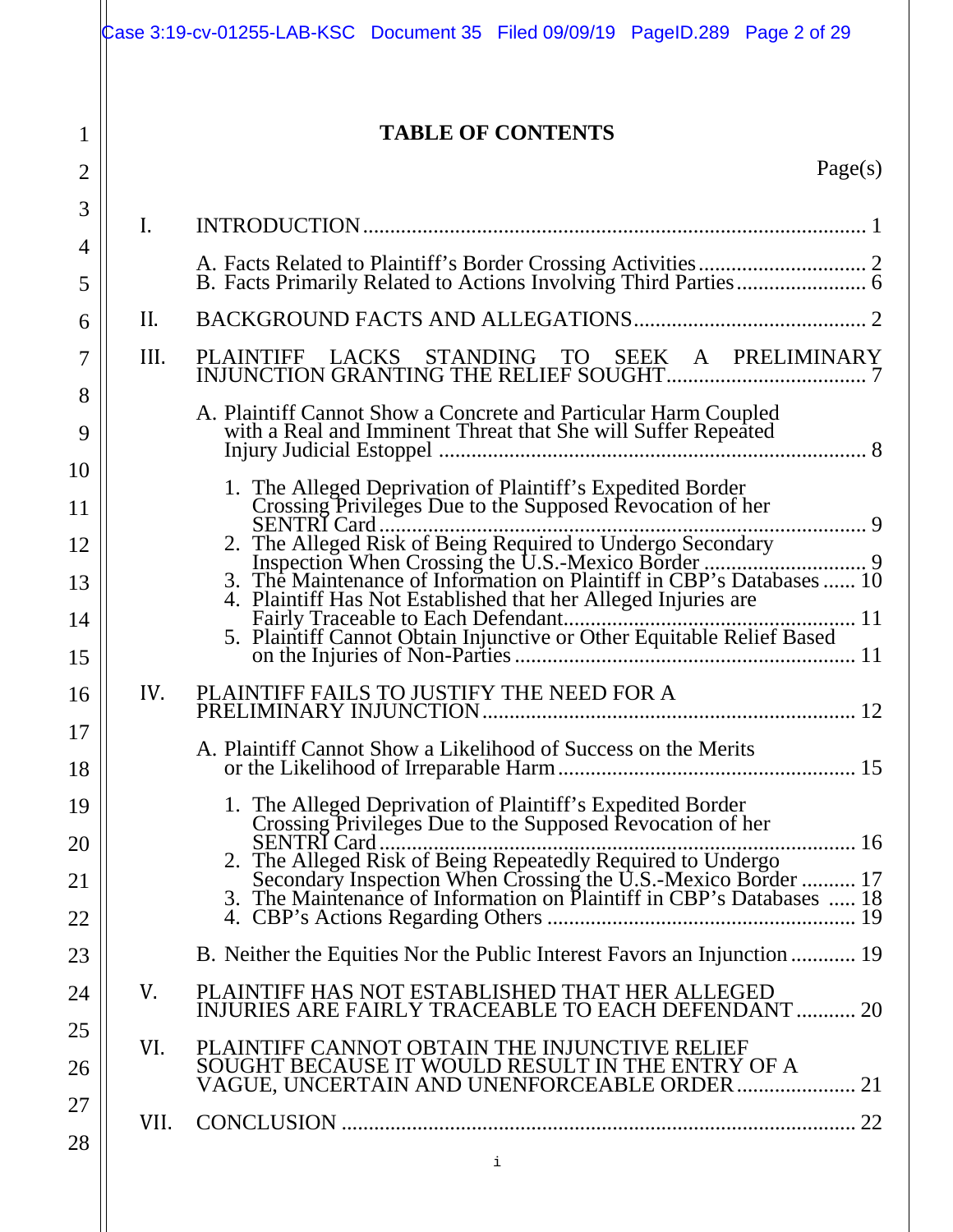|                | Case 3:19-cv-01255-LAB-KSC Document 35 Filed 09/09/19 PageID.290 Page 3 of 29 |
|----------------|-------------------------------------------------------------------------------|
| 1              | <b>TABLE OF AUTHORITIES</b>                                                   |
| $\overline{2}$ | Page(s)                                                                       |
| 3              | Cases                                                                         |
| 4              | Adams v. Committee on Judicial Conduct & Disability,                          |
| 5              |                                                                               |
| 6              | Alliance for the Wild Rockies v. Cottrell,                                    |
| $\overline{7}$ |                                                                               |
| 8              | American Trucking Associations, Inc. v. City of Los Angeles,                  |
| 9              |                                                                               |
| 10             | Brady v. United of Omaha Life Ins. Co.,                                       |
| 11             |                                                                               |
| 12             | Caribbean Marine Servs. Co. v. Baldrige,                                      |
| 13             |                                                                               |
| 14             | Chapman v. Pier I Imps. (U.S.), Inc.,                                         |
| 15             |                                                                               |
| 16             | City of Los Angeles v. Lyons,                                                 |
| 17             |                                                                               |
| 18             | Clapper v. Amnesty Int'l USA,                                                 |
| 19             |                                                                               |
| 20             | Clark v. City of Lakewood,                                                    |
| 21             |                                                                               |
| 22             | Confederate Tribes,                                                           |
| 23             |                                                                               |
| 24             | Dahl v. HEM Pharms. Corp.,                                                    |
| 25             |                                                                               |
| 26             | Disney Enterprises, Inc. v. VidAngel, Inc.,                                   |
| 27             |                                                                               |
| 28             |                                                                               |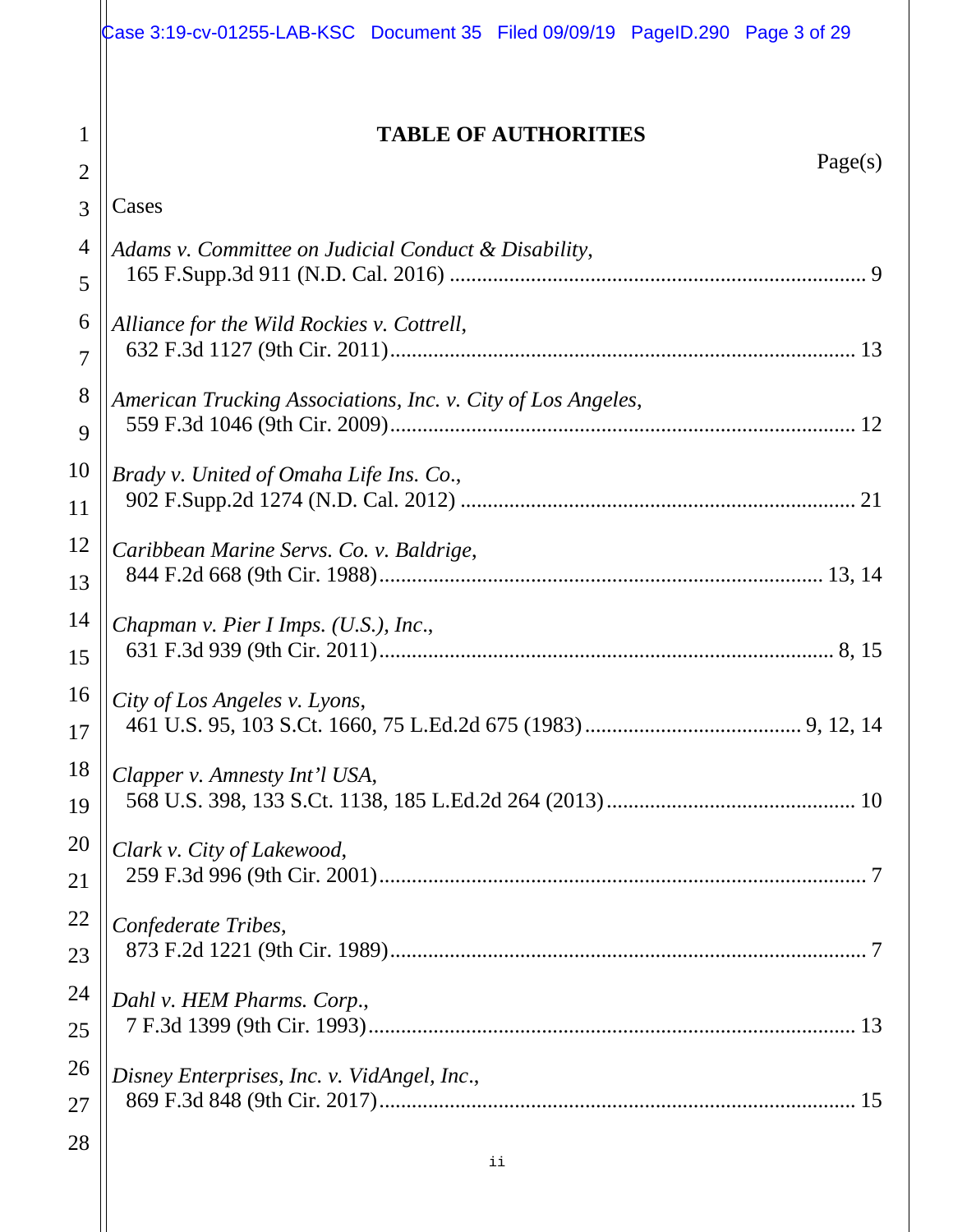|                | Case 3:19-cv-01255-LAB-KSC Document 35 Filed 09/09/19 PageID.291 Page 4 of 29 |
|----------------|-------------------------------------------------------------------------------|
| 1              | Drakes Bay Oyster Co. v. Jewell,                                              |
| $\overline{2}$ |                                                                               |
| 3              | Dzinesquare, Inc. v. Armano Luxury Alloys, Inc.,                              |
| 4              | No. 14-CV-01918-JVS (JCGTx), 2014 WL 12597154 (C.D. Cal. Dec. 22, 2014) 17    |
| 5              | Eclectic Properties E., LLC v. Marcus & Millichap Co.,                        |
| 6              |                                                                               |
| $\overline{7}$ | Flynt Distrib. Co. v. Harvey,                                                 |
| 8              |                                                                               |
| 9              | Friends of the Earth, Inc. v. Laidlaw Environmental Services (TOC), Inc.,     |
| 10             |                                                                               |
| 11             | FW/PBS, Inc. v. Dallas,                                                       |
| 12             |                                                                               |
| 13             | Gill v. Whitford,                                                             |
| 14             |                                                                               |
| 15             | Goldie's Bookstore v. Superior Court,                                         |
| 16             |                                                                               |
| 17             | Herb Reed Enterprises, LLC v. Florida Entertainment Management, Inc.,         |
| 18             |                                                                               |
| 19             | In re Century Aluminum Co. Secs. Litig.,                                      |
| 20             |                                                                               |
| 21             | In re Excel Innovations, Inc.,                                                |
| 22             |                                                                               |
| 23             | Johnson v. Couturier,                                                         |
| 24             |                                                                               |
| 25             | LAC v. Nationstar Mortgage, LLC,                                              |
| 26             | No. 2:15-cv-00523-KJM-AC, 2016 WL 3135841 (E.D. Cal. June 2, 2016) 14         |
| 27             | Landon v. Plasencia,                                                          |
| 28             |                                                                               |
|                | iii                                                                           |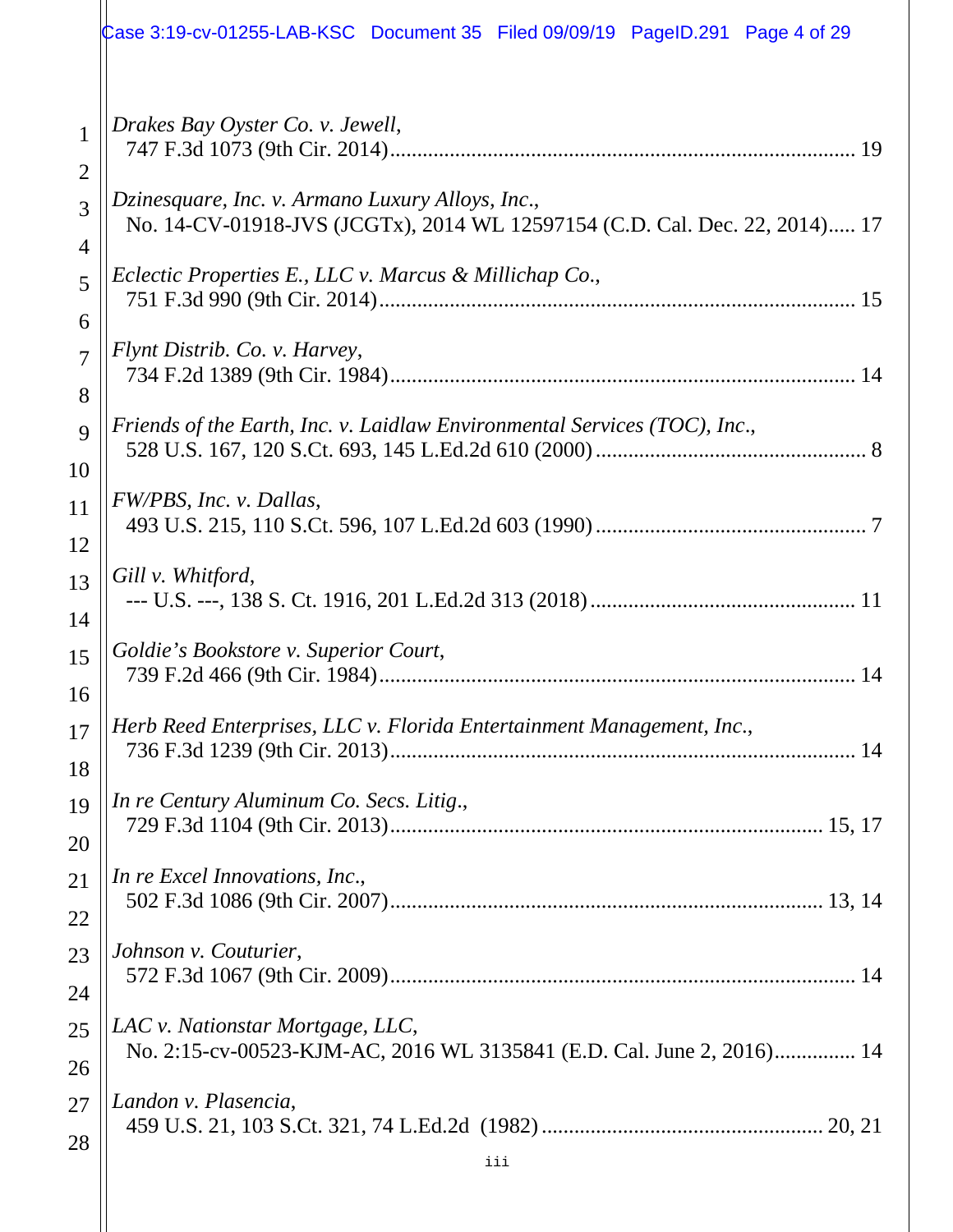|                | Case 3:19-cv-01255-LAB-KSC Document 35 Filed 09/09/19 PageID.292 Page 5 of 29 |
|----------------|-------------------------------------------------------------------------------|
| $\mathbf{1}$   | Lewis v. Casey,                                                               |
| $\overline{2}$ |                                                                               |
| 3              | Lujan v. Defs. Of Wildlife,                                                   |
| 4              |                                                                               |
| 5              | Mahon v. Ticor Title Ins. Co.,                                                |
| 6              |                                                                               |
| $\overline{7}$ | Marlyn Nutraceuticals, Inc. v. Mucos Pharm GmbH & Co.,                        |
| 8              |                                                                               |
| $\overline{Q}$ | Mayfield v. United States,                                                    |
| 10             |                                                                               |
| 11             | Metro-Goldwyn-Mayer Studios, Inc. v. Grokster, Ltd.,                          |
| 12             |                                                                               |
| 13             | Munaf v. Geren,                                                               |
| 14             |                                                                               |
| 15             | N.L.R.B. v Express Publishing Co.,                                            |
| 16             |                                                                               |
| 17             | Oakland Tribune, Inc. v. Chronicle Pub. Co., Inc.,                            |
| 18             |                                                                               |
| 19             | $O'$ Shea v. Littleton,                                                       |
| 20             |                                                                               |
| 21             | Pimentel v. Dreyfus,                                                          |
| 22             |                                                                               |
| 23             | Pouncil v. Tilton,                                                            |
| 24             |                                                                               |
| 25             | Republic of the Phillippines v. Marcos,                                       |
| 26             |                                                                               |
| 27             | Ruff v. County of Kings,                                                      |
| 28             | No. CV-F-05-631 OWW/GSA, 2009 WL 5111766 (E.D. Cal. Dec. 18, 2009)  21        |
|                | iv                                                                            |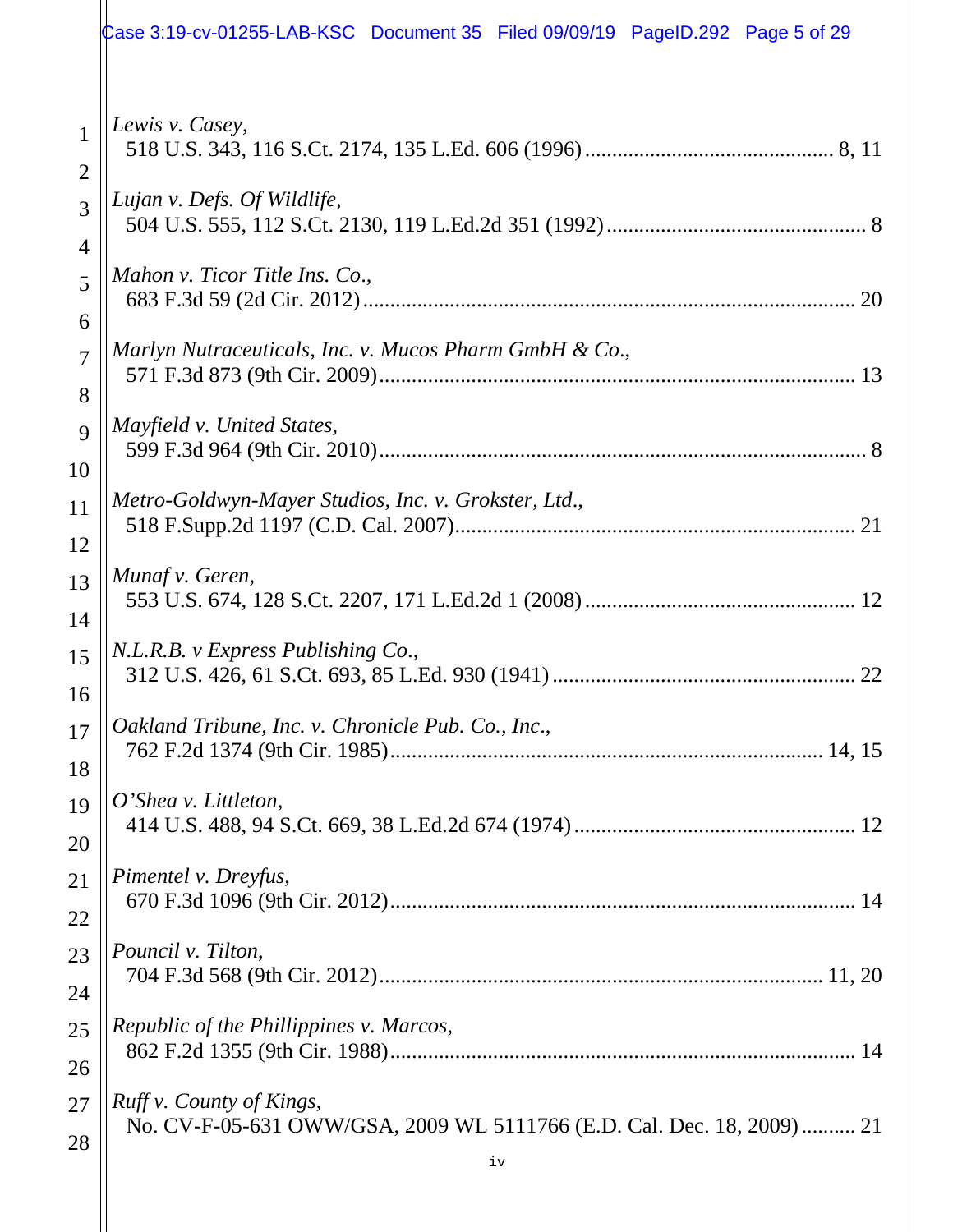# Case 3:19-cv-01255-LAB-KSC Document 35 Filed 09/09/19 PageID.293 Page 6 of 29

| 1<br>$\overline{2}$ | Salazar v. Buono,                                                               |
|---------------------|---------------------------------------------------------------------------------|
| 3                   | San Diego Cnty. Gun Rights Comm. v. Reno,                                       |
| 4                   |                                                                                 |
| 5<br>6              | Schmidt v. Lessard,                                                             |
| $\overline{7}$      | Shell Offshore, Inc. v. Greenpeace, Inc.,                                       |
| 8                   |                                                                                 |
| 9                   | Sierra On-Line, Inc. v. Phoenix Software, Inc.,                                 |
| 10                  |                                                                                 |
| 11<br>12            | Spokeo, Inc. v. Robins,                                                         |
|                     | Stanley v. University of Southern California,                                   |
| 13<br>14            |                                                                                 |
| 15<br>16            | Stevens v. Harper,                                                              |
| 17<br>18            | Sud v. Costco Wholesale Corp.,                                                  |
| 19                  | Summers v. Earth Island Institute,                                              |
| 20                  |                                                                                 |
| 21                  | United States v. Cotterman,                                                     |
| 22                  |                                                                                 |
| 23                  | United States v. Ramsey,                                                        |
| 24                  |                                                                                 |
| 25                  | Valley Forge Christian College v. Americans United for Separation of Church and |
| 26                  | State, Inc.,                                                                    |
| 27                  |                                                                                 |
| 28                  |                                                                                 |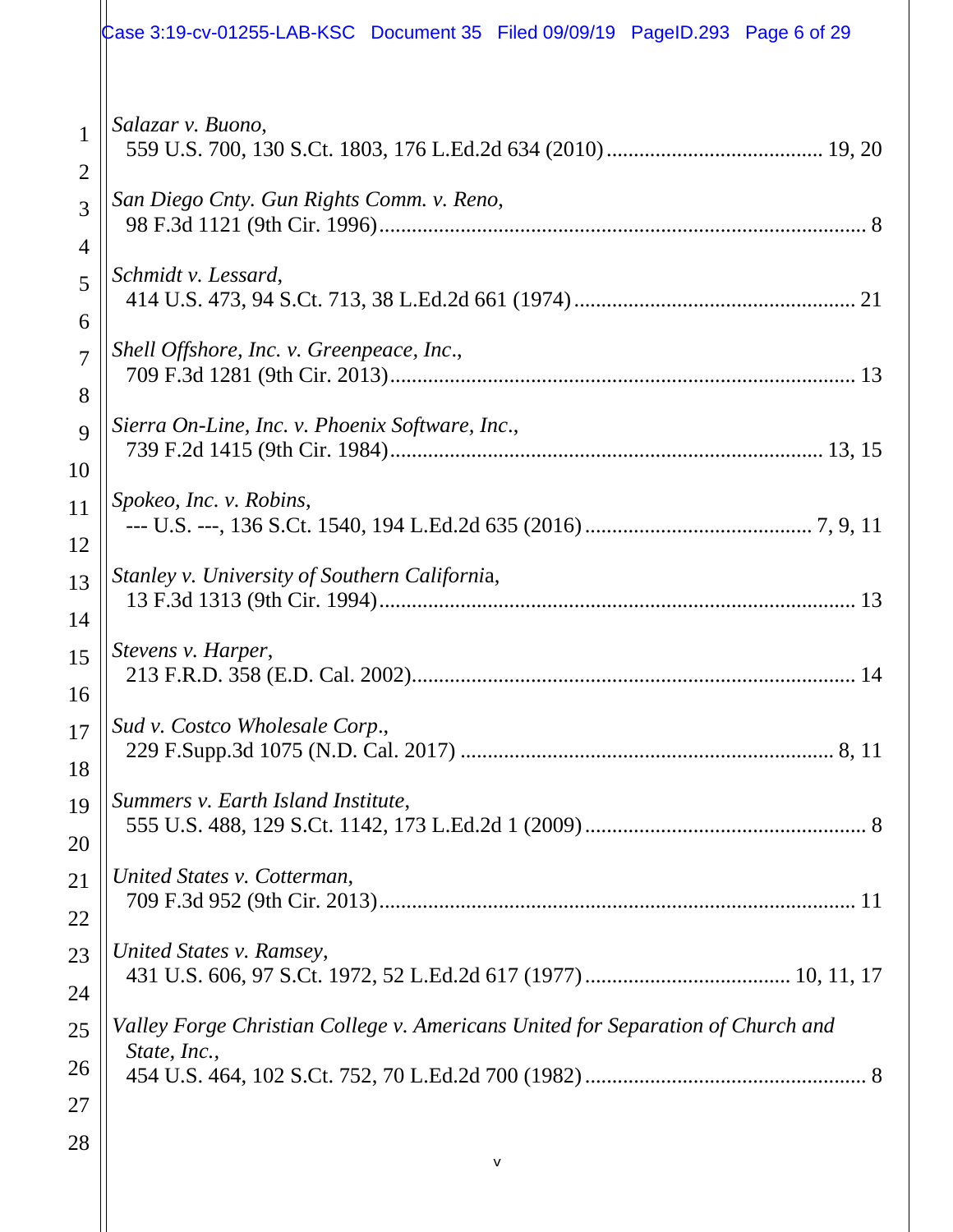|                                | Case 3:19-cv-01255-LAB-KSC Document 35 Filed 09/09/19 PageID.294 Page 7 of 29 |
|--------------------------------|-------------------------------------------------------------------------------|
| $\mathbf{1}$<br>$\overline{2}$ | Valley View Health Care, Inc. v. Chapman,                                     |
| 3<br>$\overline{4}$            | Van Dyke v. Regents of University of California,<br>21                        |
| 5<br>6                         | Warth v. Seldin,                                                              |
| $\overline{7}$<br>8            | Weinberger v. Romero-Barcelo,                                                 |
| 9<br>10                        | Wells Fargo & Co. v. ABD Inc. & Fin. Servs., Inc.,                            |
| 11<br>12                       | Winter v. Natural Res. Def. Council, Inc.,                                    |
| 13                             | <b>Statutes</b>                                                               |
| 14<br>15                       |                                                                               |
| 16                             | Rules                                                                         |
| 17<br>18                       | 12<br>21                                                                      |
| 19                             |                                                                               |
| 20                             |                                                                               |
| 21<br>22                       |                                                                               |
| 23                             |                                                                               |
| 24                             |                                                                               |
| 25                             |                                                                               |
| 26                             |                                                                               |
| 27                             |                                                                               |
| 28                             | vi                                                                            |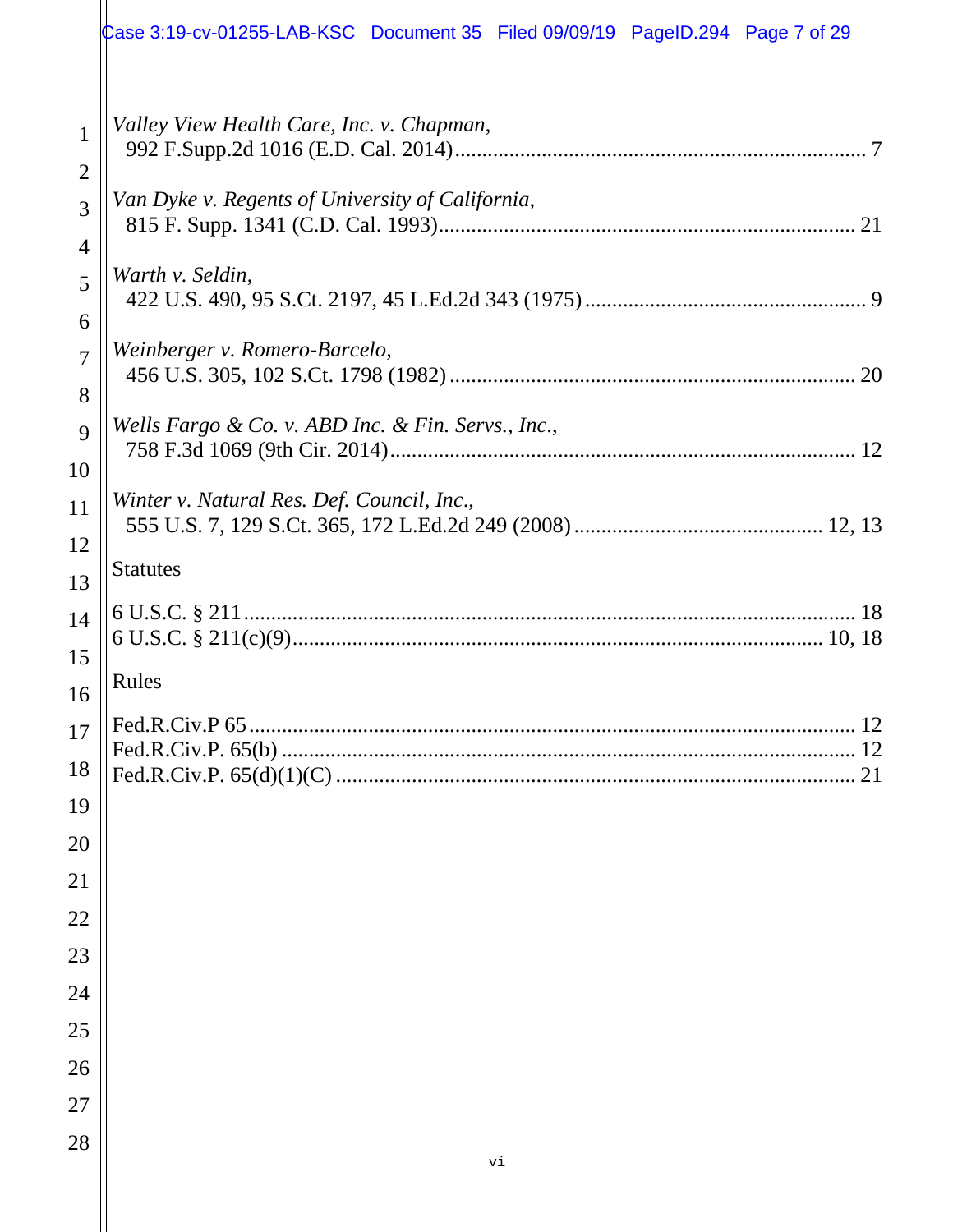#### **I.**

#### **INTRODUCTION**

Plaintiff is a pastor and immigration activist. On January 2, 2019, while returning to San Diego from Tijuana through the San Ysidro Port of Entry ("SYPOE"), Plaintiff was sent to secondary inspection. Plaintiff participates in the Global Entry Program that Customs and Border Protection ("CBP") makes available to trusted travelers who meet certain requirements and undergo a background check. Generally, Plaintiff is allowed expedited entry through the Global Entry Program, but this time she had to wait an extra 43 minutes while undergoing the additional screening. During her interview in secondary, Plaintiff was asked about her activities in Mexico and her work as a pastor. She then was released.

Plaintiff now seeks the extraordinary remedy of a preliminary injunction based primarily on speculation, news articles, inadmissible hearsay, and events involving other people. Plaintiff believes she has been "targeted" due to her activities on behalf of immigrants and the practice of her religion. She claims to be fearful of crossing into the United States at the SYPOE due to concern about being sent to secondary. Yet, she did so without incident on April 4, 2019. Plaintiff also claims to no longer have expedited entry privileges. But she used her Global Entry card when she crossed through the SYPOE in April; and she used those same privileges when she left New York City on a trip to the Bahamas on August 6, 2019.

As discussed below, Plaintiff does not meet her burden to show a concrete threat of future irreparable harm that would occur absent the injunction. She is able to enter the United States with her Global Entry card. She remains free to travel to Mexico, practice her religion, and voice her opposition to U.S. immigration policy. In fact, she does not make a sufficient showing of injury for standing to seek injunctive relief. She also cannot show a likelihood of prevailing on the merits. And even if she did, the injunctive relief she seeks is too vague and uncertain to be enforceable. For these reasons, and others to be discussed,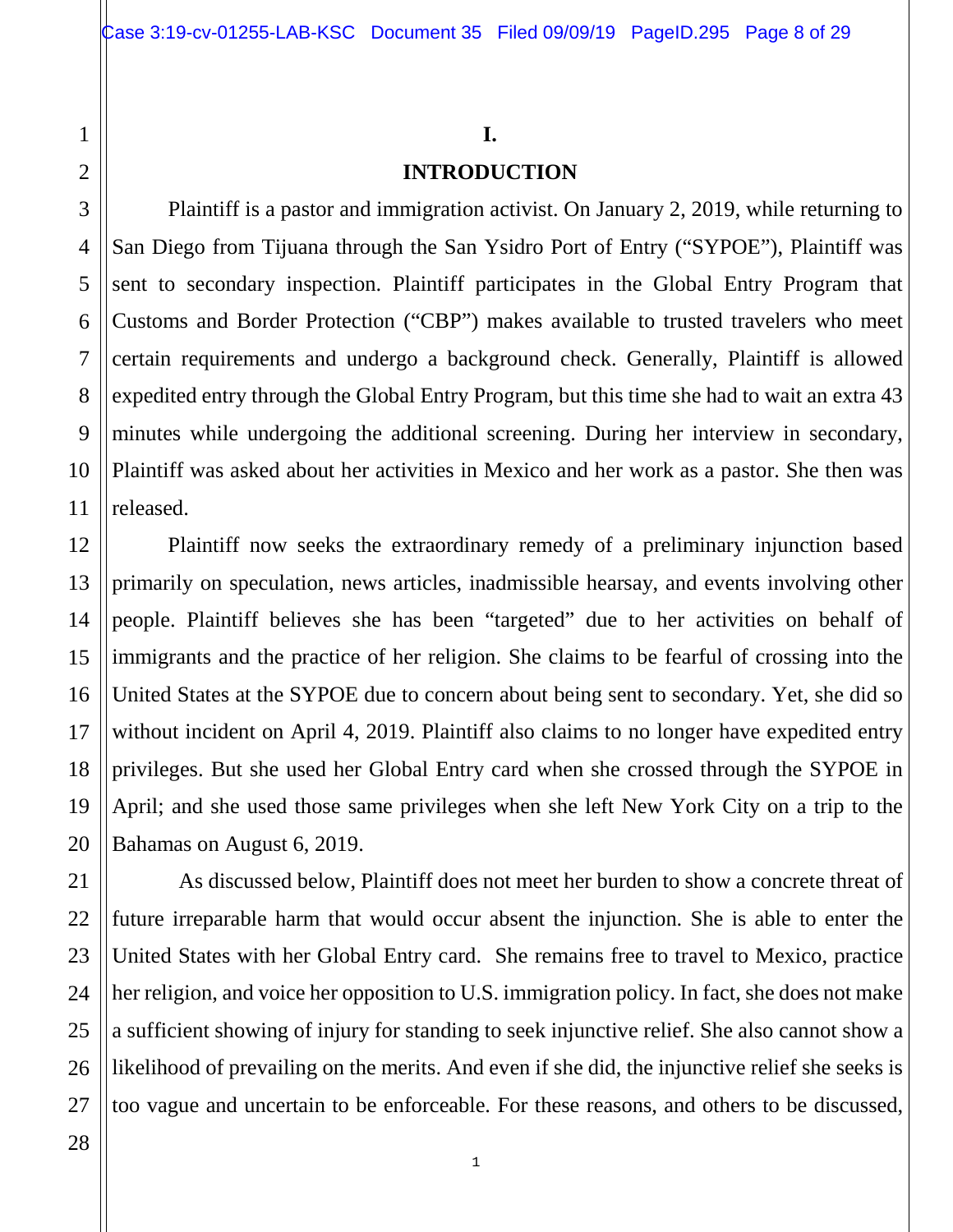the motion for preliminary injunction should be denied.

#### **II.**

#### **BACKGROUND FACTS AND ALLEGATIONS**

#### **A. Facts Related to Plaintiff's Border Crossing Activities**

Plaintiff Kaji Dousa is a U.S. citizen and the Senior Pastor at Park Avenue Christian Church in New York City. Complaint, ECF No. 1, ¶ 22. She also is the Co-Chair of the New Sanctuary Coalition ("New Sanctuary"). *Id*. New Sanctuary is a faith-based network of congregations, organizations, and individuals devoted to immigrant rights. *Id*. Part of Plaintiff's work at New Sanctuary involves prayer vigils near federal immigration buildings. *Id*, **[31.** She also participates in New Sanctuary's Accompaniment Program which provides her opportunities to accompany immigrants who have immigration court dates and ICE check-in appointments. *Id*., ¶ 32.

In 2018, through New Sanctuary, Plaintiff helped organize a "Sanctuary Caravan." *Id.*, **[**] 34. The goal of the caravan was to provide pastoral services, including prayer and church-blessed marriage ceremonies, to migrants seeking asylum in the United States. *Id*. The Sanctuary Caravan lasted 40 days and 40 nights with dozens of volunteers ministering to hundreds of asylum seekers in Mexico. *Id*.

On November 26, 2018, Plaintiff made her first trip to San Diego in connection with the Sanctuary Caravan. *Id*., ¶ 44. The purpose of her trip was to learn what on-the-ground organizing was in place to receive a large group of migrants traveling to the United States through Central and South America. *Id*. On November 27, 2018, the Sanctuary Caravan officially began its advance work and the group crossed the border to Tijuana to meet with a Sanctuary Caravan partner – El Otro Lado. *Id*., ¶ 45. The latter provides legal services to migrants on both sides of the border. *Id*. At a press conference via Facebook on the same day, Al Otro Lado announced that members of the clergy would be available to minister to migrants and officiate weddings. *Id*. Over the next couple of days, Plaintiff along with other clergy, officiated 17 weddings. *Id*. Plaintiff crossed the border twice without incident and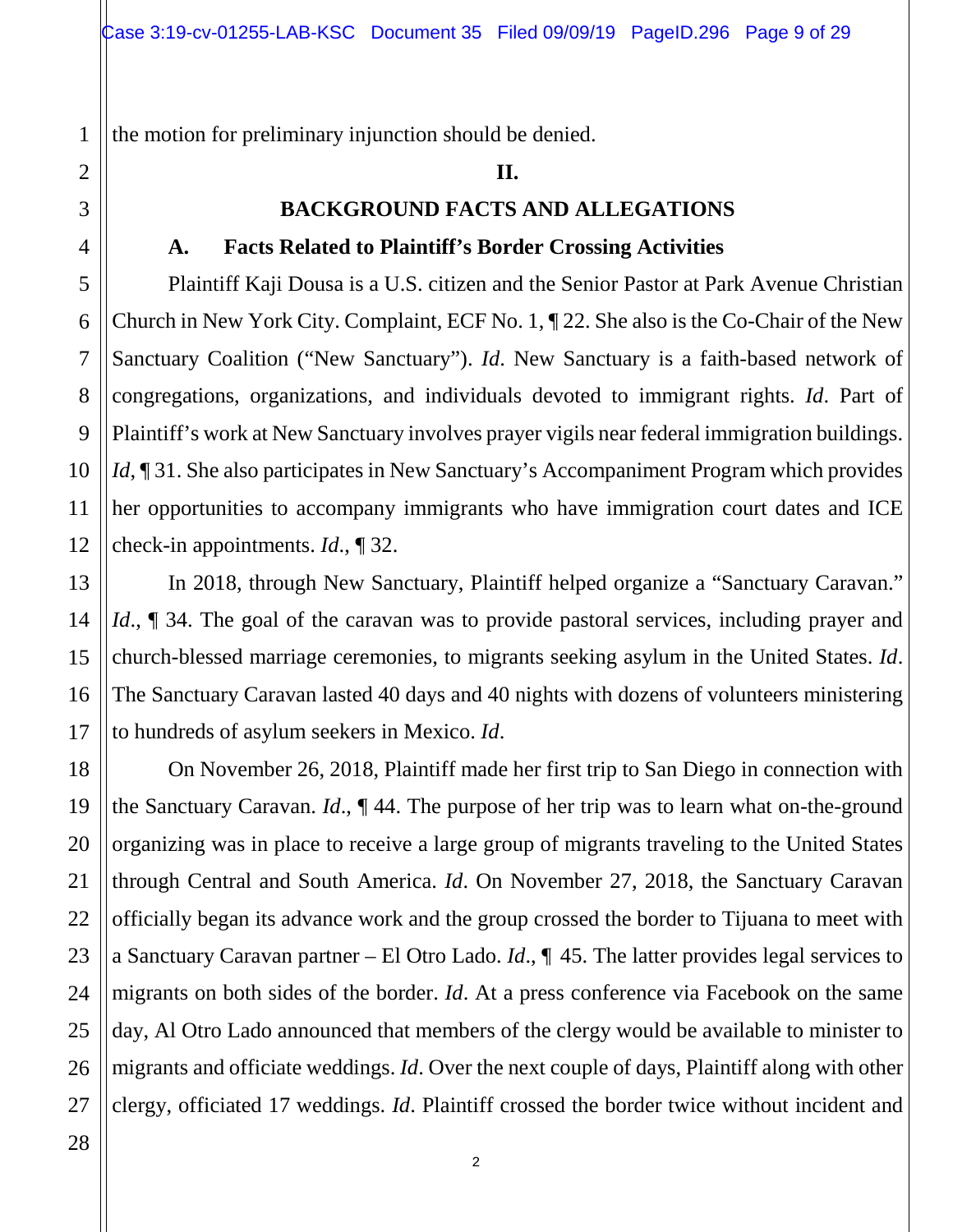1 returned to New York City on November 29, 2018. *Id*.

On December 30, 2018, Plaintiff returned to San Diego to meet with Sanctuary Caravan leaders. *Id*., ¶ 46. On January 1, 2019, while Plaintiff was in meetings in San Diego, confrontations erupted at the border between CBP and migrants. The incident, which involved the use of tear gas, received widespread coverage in the media. *Id*. Neither Plaintiff nor any clergy in the Sanctuary Caravan were present or participated in the confrontations. *Id*.

On January 2, 2019, the day after the confrontations, Plaintiff returned to Tijuana. *Id.*,  $\P$  47. She posted a video to her Facebook page stating that she would be meeting with Sanctuary Caravan partners and hoped to learn about the prior day's confrontations. *Id*. By "tagging" the SYPOE on her Facebook post, she allowed people visiting her site to see where she was located. *Id*.

Around 4:30 p.m., Plaintiff began her return trip to San Diego. *Id*. Upon reaching the SYPOE, she presented her TSA-issued Global Entry card. *Id*., ¶ 48. She then was sent to the secondary inspection area. *Id*. Although she had crossed the border several times before with her Global Entry card, this was the first time she was sent for secondary screening. *Id*.

Plaintiff alleges she remained in the waiting area for several hours. *Id*., ¶ 50. But CBP records indicate only about 43 minutes passed between the time she was sent to secondary and her release by CBP. Declaration of Saro Oliveri ("Oliveri Decl."), ¶ 6. Although Plaintiff asked CBP officers for the reasons she was being held for further screening and the amount of time it would take, they did not tell her. Complaint, ¶ 50. While waiting, Plaintiff put on her clerical collar to identify herself as a member of the clergy. *Id*. CBP officers told her that she would not be allowed to go until questioned by unspecified officials. *Id*. She was allowed to use a desk phone to call her husband but he did not answer. *Id*.

Finally, an officer in a uniform different than those worn by CBP officers brought her to a cubicle to question her. *Id*., ¶ 51. The officer asked her for personal identification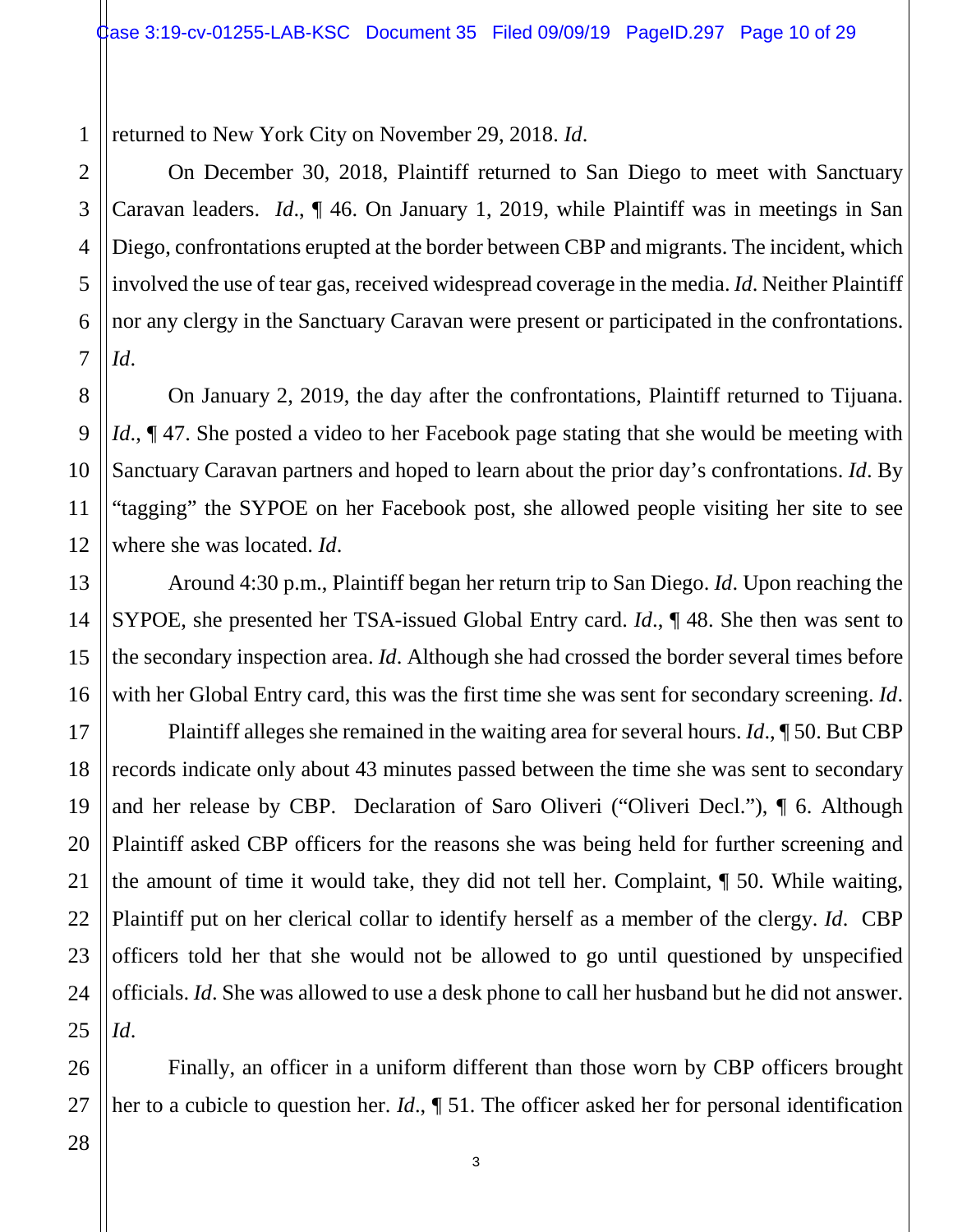1 2 3 information, how many times she had crossed the border, and the reasons she was in Tijuana. *Id*. He also asked about her work with the "migrant caravan." *Id*. In addition, the officer inquired about Plaintiff's work with New Sanctuary and whether she encouraged asylum seekers to lie in their asylum applications. *Id*. ¶ 52. Plaintiff denied helping them lie and indicated that she sometimes would assist them in explaining what caused them to flee their homes. *Id*. The officer asked if she was involved in illegal activities which Plaintiff denied. *Id*., 53. He did not ask about the January 1, 2019 confrontations between the migrants and CBP officials at the border or human smuggling. *Id*.

Upon completion of the interview, Plaintiff shared her business card with the officers. *Id*., ¶ 54. They did not share contact information with her but did provide their names. *Id*. They also returned her Global Entry card. *Id*.

On March 6, 2019, NBC 7 San Diego published what appeared to be internal Department of Homeland Security ("DHS") documents purportedly from a whistleblower. Complaint, ¶ 56. Plaintiff contends that the documents are part of CBP's "Operation Secure Line" and contain data on fifty-nine individuals collected by DHS, the Federal Bureau of Investigation ("FBI") and CBP's International Liaison Unit. *Id*., ¶¶ 56-57. The information includes photographs (usually from passports or social media) and personal information such as date of birth, whether an alert has been placed on a passport, suspected connections to immigrants, and any history of arrest, interviews or adverse immigration actions. *Id*., ¶ 59. Plaintiff also contends that dossiers have been created with personal information and that some of the individuals involved have been flagged for enhanced secondary screenings. *Id*., ¶ 61.

Plaintiff also learned of CBP officials allegedly telling NBC 7 San Diego that "the names in the database are all people who were present during the violence that broke out at the border in November." Complaint, ¶ 72. Plaintiff was not present in the area on that day. *Id.*, ¶ 72. While viewing the documents online, Plaintiff also noticed her picture with an "x" drawn through it and the words "SENTRI Revoked." *Id*., ¶ 62. Plaintiff contends she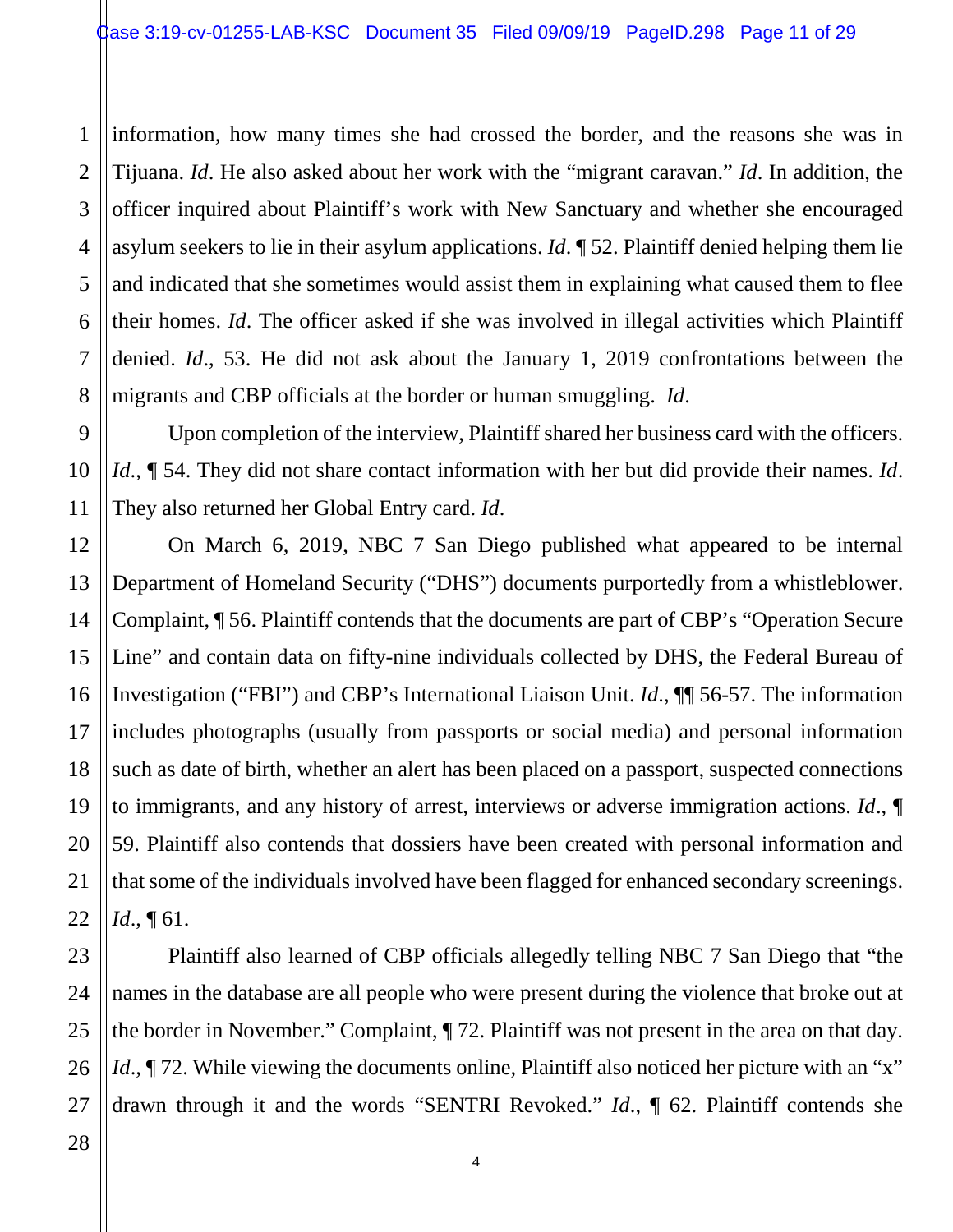1 2 3 4 5 6 received her SENTRI (Secure Electronic Network for Travelers Rapid Inspection) membership in June 2016; and she used her SENTRI status to enter the United States without incident several times before January 2019. *Id.*,  $\P\P$  64-65. Because of what she saw on the Internet regarding her SENTRI status, she "believes" it has been revoked. Declaration of Plaintiff Kaji Dousa ("Dousa Decl."), ECF No. 25-1, ¶ 32 ("As far as I know, my SENTRI status is still revoked.").

In truth, Plaintiff does not know if her SENTRI status has been revoked because she either never had a SENTRI card or, alternatively, has not used it in years due to the greater entry privileges she enjoys with her Global Entry card.<sup>[1](#page-11-0)</sup> Plaintiff's Global Entry card was issued on December 14, 2016 and has never been revoked or suspended. Oliveri Decl., ¶ 4. It currently is valid and expires on August 22, 2022. *Id*.

By her own admission, Plaintiff used her Global Entry card to enter at the SYPOE on January 2, 2019 – the day she was sent for secondary inspection. Dousa Decl. ¶ 19; *see also* Complaint, ¶¶ 47-48. It was given back to her when she left. Dousa Decl., ¶ 27. Plaintiff also acknowledges that she crossed the border on several prior occasions - each time using her Global Entry card. *Id*., ¶ 19.

CBP records indicate Plaintiff entered the United States at the SYPO four times during the eighteen-month period from February 2018 through August 2019. *Id*., ¶ 5. Three times, she used her Global Entry card. Specifically, she used it when crossing as a pedestrian on (1) November 27, 2018; (2) January 2, 2019; and (3) April 4, 2019. She also crossed on November 28, 2018, but this time she used her U.S. Passport which likely was linked to her Global entry number. *See Id*., ¶ 3.

7

8

9

10

<span id="page-11-0"></span><sup>&</sup>lt;sup>1</sup> SENTRI is one of CBP's Trusted Traveler Programs. Oliveri Decl.,  $\P$  3. Another is the Global Entry Program. *Id*. Global Entry and SENTRI are both Trusted Traveler Programs that provide some overlapping benefits, but example, both Global Entry and SENTRI allow for expedited entry at land ports when crossing from Mexico and Canada. *Id*. However, Global Entry also can be linked to a<br>passport for use when arriving by air. *Id*. With respect to someone returning to the United<br>States from Mexico on foot or in an automobi States from Mexico on foot or in an automobile, Global Entry and SENTRI provide the same expedited clearance benefits. *Id*.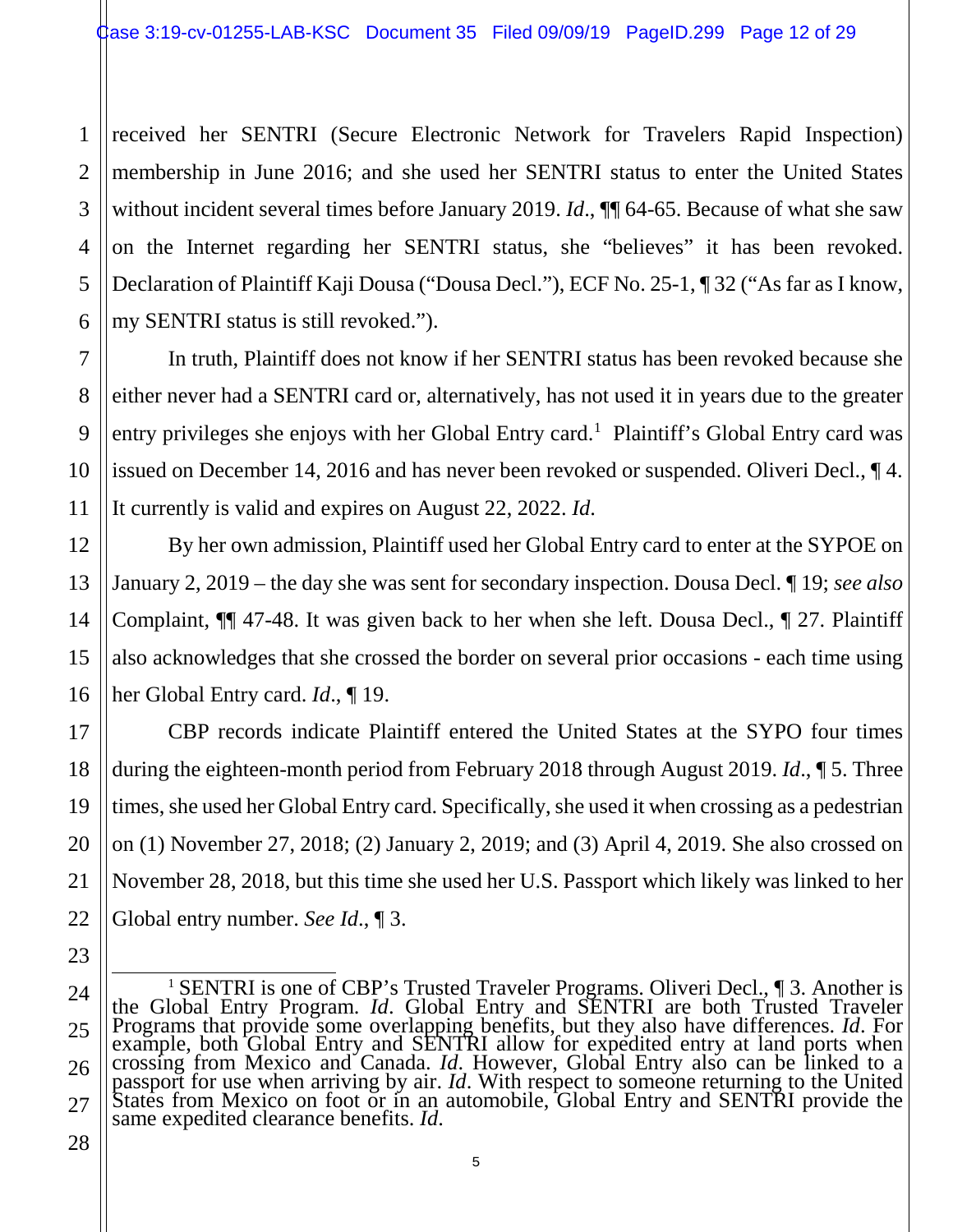On April 4, 2019, after spending time in Tijuana, Plaintiff again entered the United States at the SYPOE with her Global Entry card. Oliveri Decl., ¶ 3. This time, she was not sent to secondary inspection. *Id*. This was three months after January 2, 2019, the day she entered at the SYPOE and was sent to secondary. *Id*.<sup>[2](#page-12-0)</sup> As of August 15, 2019, Plaintiff had not again sought entry through the Port. *Id*., ¶ 5. On August 6, 2019, Plaintiff left New York City on a flight to the Bahamas without incident. *Id*., ¶ 6.

Plaintiff asserts she no longer has access to the expedited screening she enjoyed as a SENTRI holder, which makes it more difficult to cross the border. Complaint, ¶ 82. This is not true. As discussed above, she has the same expedited entry privileges using her Global Entry card. Oliveri Decl.,  $\parallel$  3. Because of CBP's alleged "surveillance" and "retaliation" against her, Plaintiff contends that she no longer can be assured her interactions with migrants will be "private." *Id*., ¶¶ 75-87. She fears some migrants will damage their chances for asylum due to their association with her. *Id*., ¶ 84. Since learning of the alleged surveillance, she has curtailed her ministry at the Southern Border and abstained from performing marriages of migrants. *Id*., ¶¶ 81, 87.

# **B. Facts Primarily Related to Actions Involving Third Parties**

Plaintiff alleges that CBP has targeted others who offer aid, counsel or ministry to migrants. *Id*., ¶ 88. In particular, she cites CBP's efforts to remove Jean Montrevil and Ravi Ragbir, two individuals associated with New Sanctuary. *Id*., ¶¶ 93-94. Mr. Montrevil was

In light of this information, counsel for the Federal Defendants requested Plaintiff's attorneys to informally produce a copy of Plaintiff's alleged SENTRI card or at least some evidence of it. Plaintiff's attorneys did not do so even though the alleged revocation of Plaintiff's SENTRI card is a key fact underlying her request for injunctive relief. *See* Joint Motion for Determination of Discovery Dispute, ECF No. 33, pp. 18-19.

26 27

1

2

3

4

5

6

7

8

9

10

11

12

13

14

15

16

17

18

<span id="page-12-0"></span><sup>20</sup> 21 22 23 24 25 <sup>2</sup> Prior to Plaintiff's filing of her motion for preliminary injunction, counsel for the parties conferred about a proposed informal exchange of relevant documents and information, including documents related to the alleged SENTRI card. In an effort to obtain information, counsel for the Federal Defendants inquired and was told by a contact at CBP that Plaintiff had a SENTRI card. The individual did not have access to information about any possible revocations or suspensions. In an effort to verify this fact, and obtain additional information, counsel contacted a higher level official, CBP Officer Oliveri, who has been the CBP Branch Chief at the Port of Otay Mesa for the last ten years. Oliveri Decl., ¶ 1. As the Branch Chief, he is responsible for the Trusted Traveler Enrollment Center. *Id*. He clarified that Plaintiff has a Global Entry card. *Id*., ¶ 2.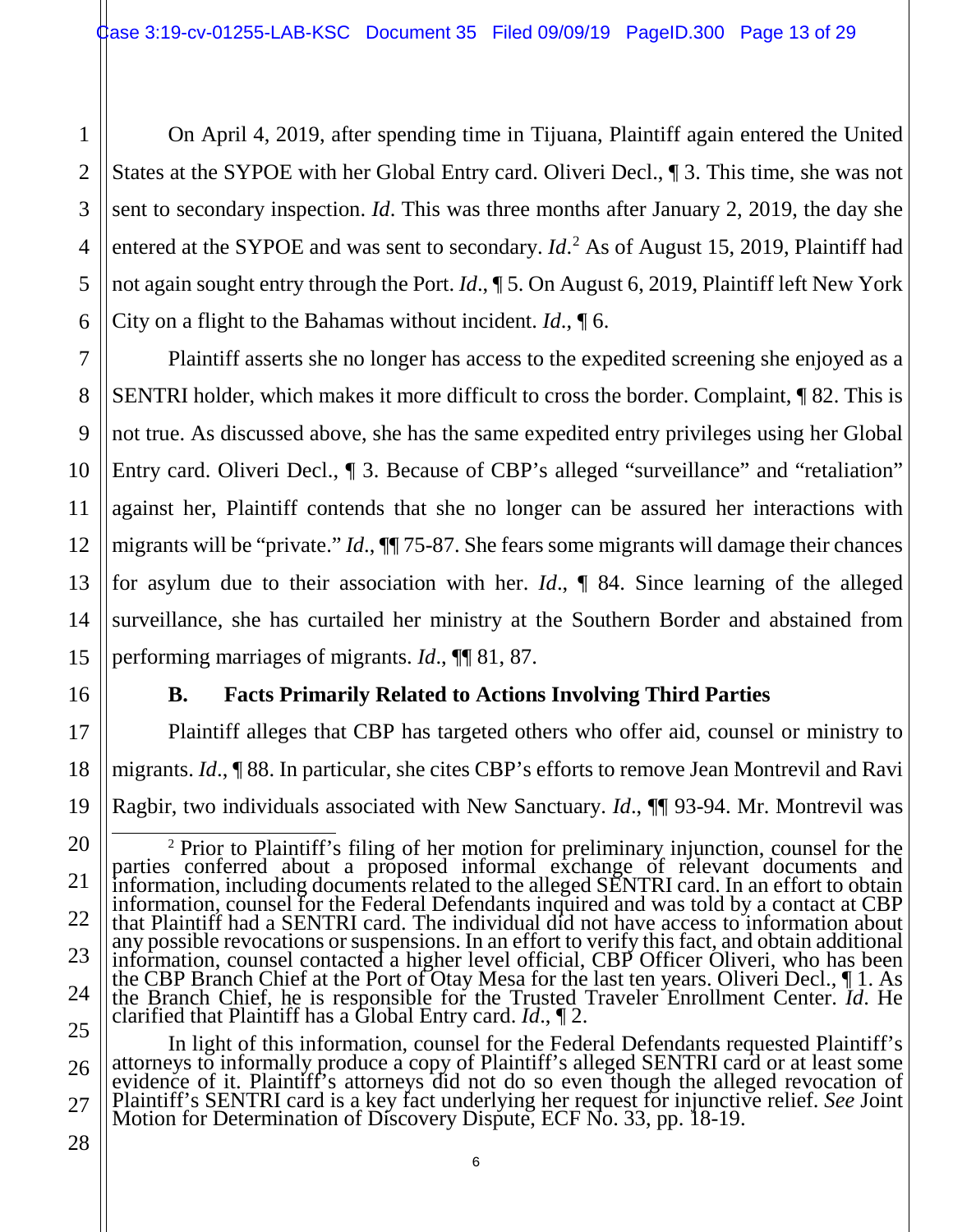1 removed based on a drug charge. *Id*., ¶ 93. Mr. Montrevil was ordered removed but is contesting his removal in the courts. *Id*., ¶¶ 96-99. Plaintiff fears she also will suffer alleged retaliation for her work with migrants. *Id*., ¶ 100.

Plaintiff, based on various media reports, also believes others who have assisted migrants have been targeted for increased screening and interrogation at the SYPOE. *Id*., ¶¶ 102-105. On information and belief, she specifically identifies 5 individuals who allegedly have been targeted as part of Operation Secure Line and subjected to CBP's enhanced screening when traveling internationally. *Id*., ¶¶ 106-119.

#### **III.**

#### **PLAINTIFF LACKS STANDING TO SEEK A PRELIMINARY INJUNCTION GRANTING THE RELIEF SOUGHT**

Judicial power is limited to "Cases" and "Controversies." U.S. Const. art. III, § 2; *Spokeo, Inc. v. Robins*, --- U.S. ---, 136 S.Ct. 1540, 1547, 194 L.Ed.2d 635 (2016). "Standing to sue is a doctrine rooted in the traditional understanding of a case or controversy." *Id*. "A federal court is presumed to lack jurisdiction in a particular case unless the contrary affirmatively appears." *Stock west, Inc. v. Confederate Tribes*, 873 F.2d 1221, 1225 (9th Cir. 1989). As the party invoking subject matter jurisdiction, Plaintiff bears the burden of proving standing. *FW/PBS, Inc. v. Dallas*, 493 U.S. 215, 231, 110 S.Ct. 596, 107 L.Ed.2d 603 (1990). Standing is determined by the facts that exist at the time the complaint is filed. *Clark v. City of Lakewood*, 259 F.3d 996, 1006 (9th Cir. 2001).

A plaintiff must establish standing to invoke federal court jurisdiction over declaratory and injunctive relief claims. *See Valley View Health Care, Inc. v. Chapman*, 992 F.Supp.2d 1016, 1030 (E.D. Cal. 2014). To seek injunctive relief, the plaintiff must show (1) he is under threat of suffering a concrete and particularized injury in fact; (2) the threat must be actual and imminent, not conjectural or hypothetical; (3) it must be fairly traceable to the challenged conduct of the defendant; and (4) it must be likely that a favorable judicial decision will prevent or redress the injury. *Summers v. Earth Island*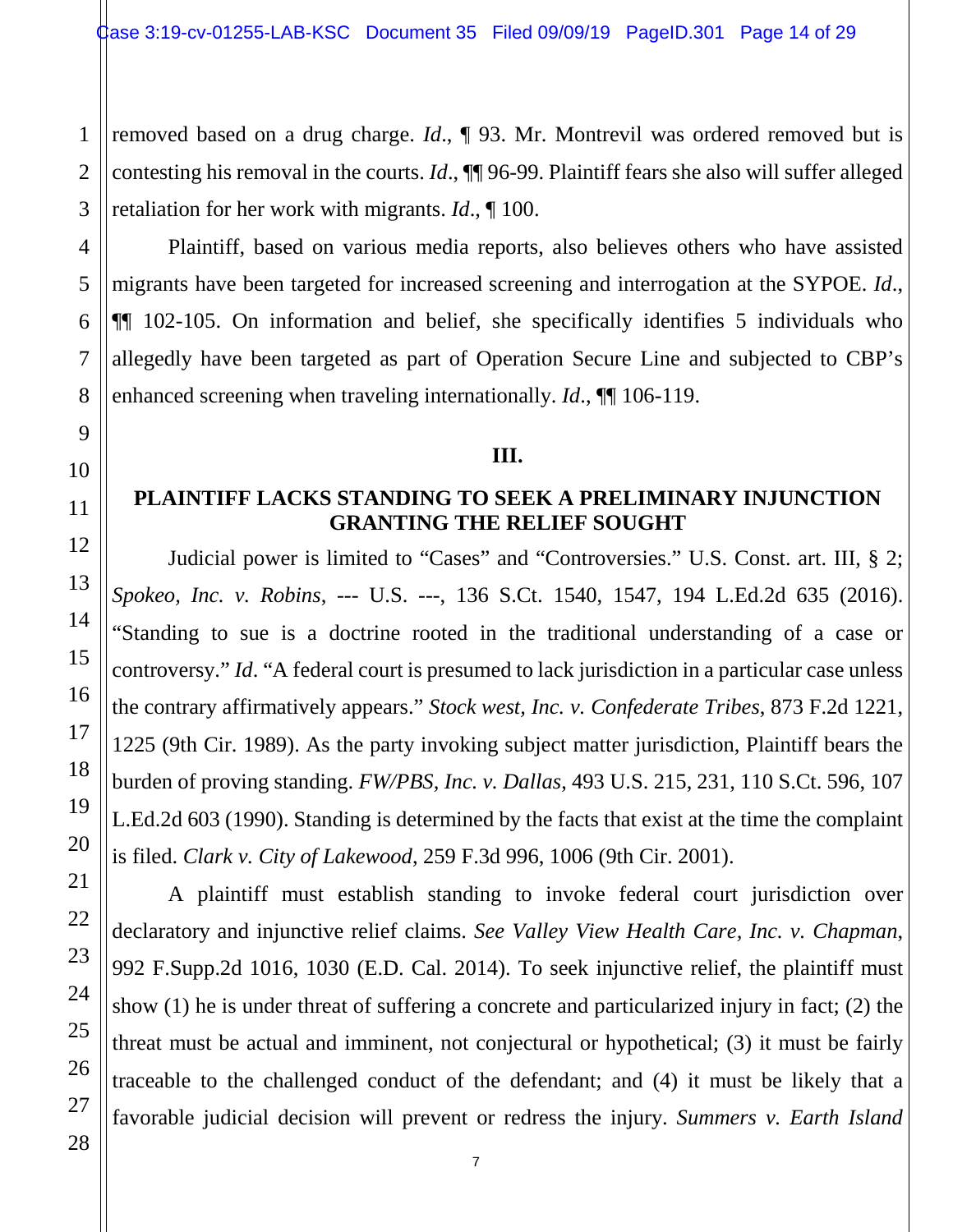1 *Institute*, 555 U.S. 488, 493, 129 S.Ct. 1142, 173 L.Ed.2d 1 (2009) (citing *Friends of the Earth, Inc. v. Laidlaw Environmental Services (TOC), Inc*., 528 U.S. 167, 180-81, 120 S.Ct. 693, 145 L.Ed.2d 610 (2000)). Plaintiff must show a real and immediate threat of repeated injury. *Chapman v. Pier I Imps. (U.S.), Inc*., 631 F.3d 939, 948 (9th Cir. 2011). Past injury is insufficient. *San Diego Cnty. Gun Rights Comm. v. Reno*, 98 F.3d 1121, 1126 (9th Cir. 1996) ("Because plaintiffs seek declaratory and injunctive relief only, there is a further requirement that they show a very significant possibility of future harm; it is insufficient for them to demonstrate only a past injury."); *see also Mayfield v. United States*, 599 F.3d 964, 970 (9th Cir. 2010) ("Past exposure to harmful or illegal conduct does not necessarily confer standing to seek injunctive relief if the plaintiff does not continue to suffer adverse effects.").

"[S]tanding is not dispensed in gross." *Lewis v. Casey*, 518 U.S. 343, 358, n. 6, 116 S.Ct. 2174, 135 L.Ed. 606 (1996). Rather, a plaintiff must demonstrate standing for each claim and form of relief sought. *Friends of the Earth, Inc*., 528 U.S. at 185, 120 S.Ct. 693; *see also Mayfield*, 599 F.3d at 969 ("[A] plaintiff who has standing to seek damages for a past injury, or injunctive relief for an ongoing injury, does not necessarily have standing to seek prospective relief such as declaratory judgment."). Standing also must be established as to each defendant. *See Sud v. Costco Wholesale Corp*., 229 F.Supp.3d 1075, 1081 (N.D. Cal. 2017). Plaintiff cannot meet the standing requirements.

## **A. Plaintiff Cannot Show a Concrete and Particular Harm Coupled with a Real and Imminent Threat that She will Suffer Repeated Injury**

To establish an injury in fact, a plaintiff must show "an invasion of a legally protected interest" that is "concrete and particularized" and "actual or imminent, not conjectural or hypothetical." *Lujan v. Defs. Of Wildlife,* 504 U.S. 555, 560, 112 S.Ct. 2130, 119 L.Ed.2d 351 (1992). The plaintiff must personally have suffered an actual or threatened injury. *Valley Forge Christian College v. Americans United for Separation of Church and State, Inc.,* 454 U.S. 464, 472, 102 S.Ct. 752, 70 L.Ed.2d 700 (1982). The injury must be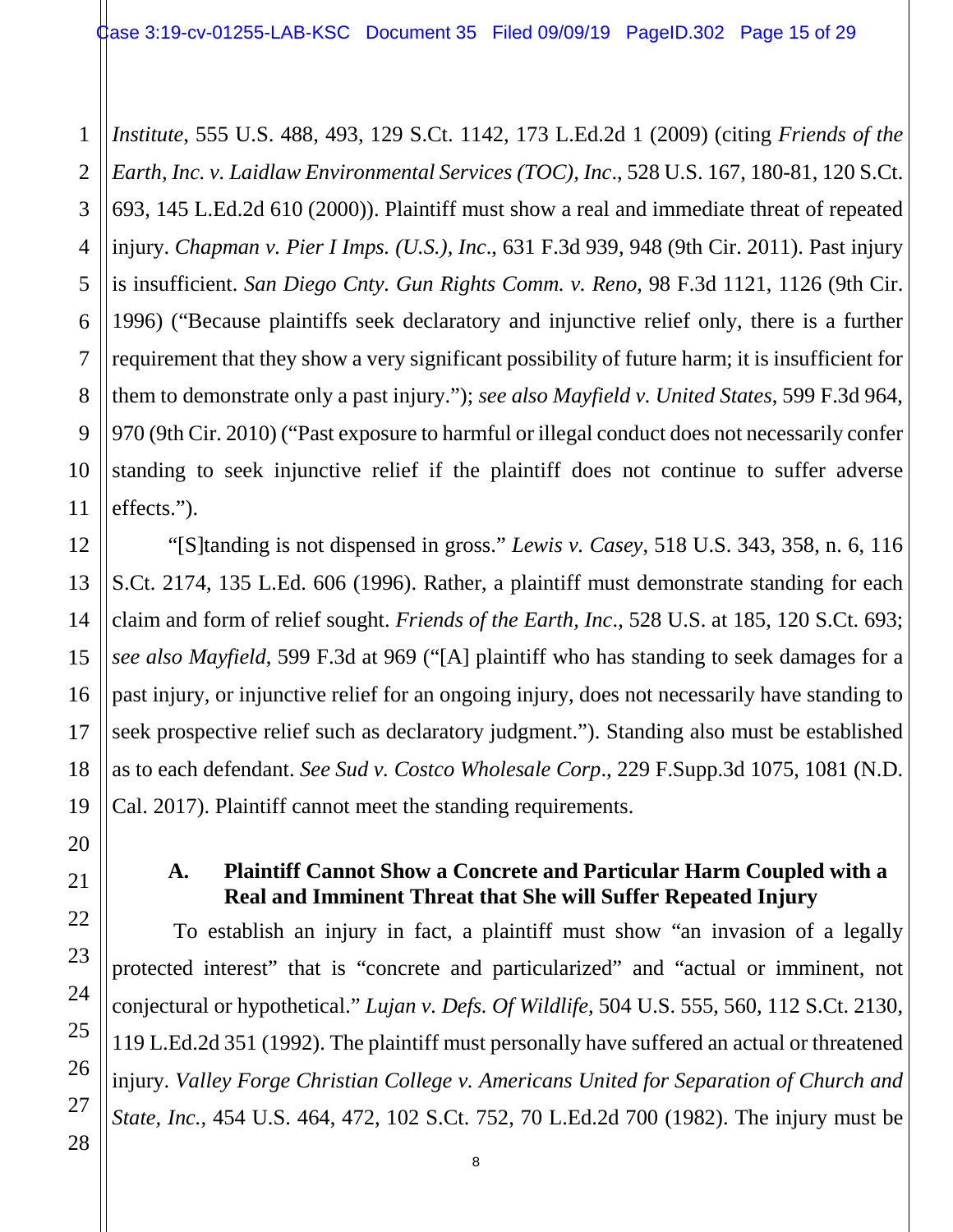3 real, not abstract. *Spokeo,* 136 S.Ct. at 1548. A person seeking injunctive relief cannot rely on past wrongs to satisfy the injury requirement. Past exposure to illegal conduct does not establish a present case or controversy unless accompanied by continuing, present adverse effects. *City of Los Angeles v. Lyons*, 461 U.S. 95, 102, 103 S.Ct. 1660, 75 L.Ed.2d 675 (1983).

Plaintiff must allege a distinct injury to herself. She cannot base her claim for relief on the legal rights or interests of others. *Warth v. Seldin*, 422 U.S. 490, 499, 95 S.Ct. 2197, 45 L.Ed.2d 343 (1975); *Adams v. Committee on Judicial Conduct & Disability*, 165 F.Supp.3d 911, 920 (N.D. Cal. 2016). As discussed below, Plaintiff cannot meet her burden to show she has suffered a concrete and particularized harm with a real and imminent threat of further repeated injury.

### **1. The Alleged Deprivation of Plaintiff's Expedited Border Crossing Privileges Due to the Supposed Revocation of her SENTRI Card**

Even if CBP revoked Plaintiff's alleged SENTRI card – something she fails to establish – Plaintiff has not lost her expedited border crossing privileges. Those continue to be available through her membership in the Global Entry program.

In fact, the government voluntarily produced to Plaintiff's counsel a record of all of Plaintiff's crossings from Mexico into the United States within last 18 months, including evidence that Plaintiff's Global Entry pass is valid and not scheduled to expire until 2022. *See* Oliveri Decl. at ¶ 4. This information refutes Plaintiff's allegation that her expedited access has been revoked.

#### **2. The Alleged Risk of Being Required to Undergo Secondary Inspection When Crossing the U.S.-Mexico Border**

The core allegation at the heart of Plaintiff's suit – that she was "singled out" for secondary screening on January 2, 2019 – occurred more than nine months ago. Approximately three months following that event, Plaintiff crossed into Mexico and

9

1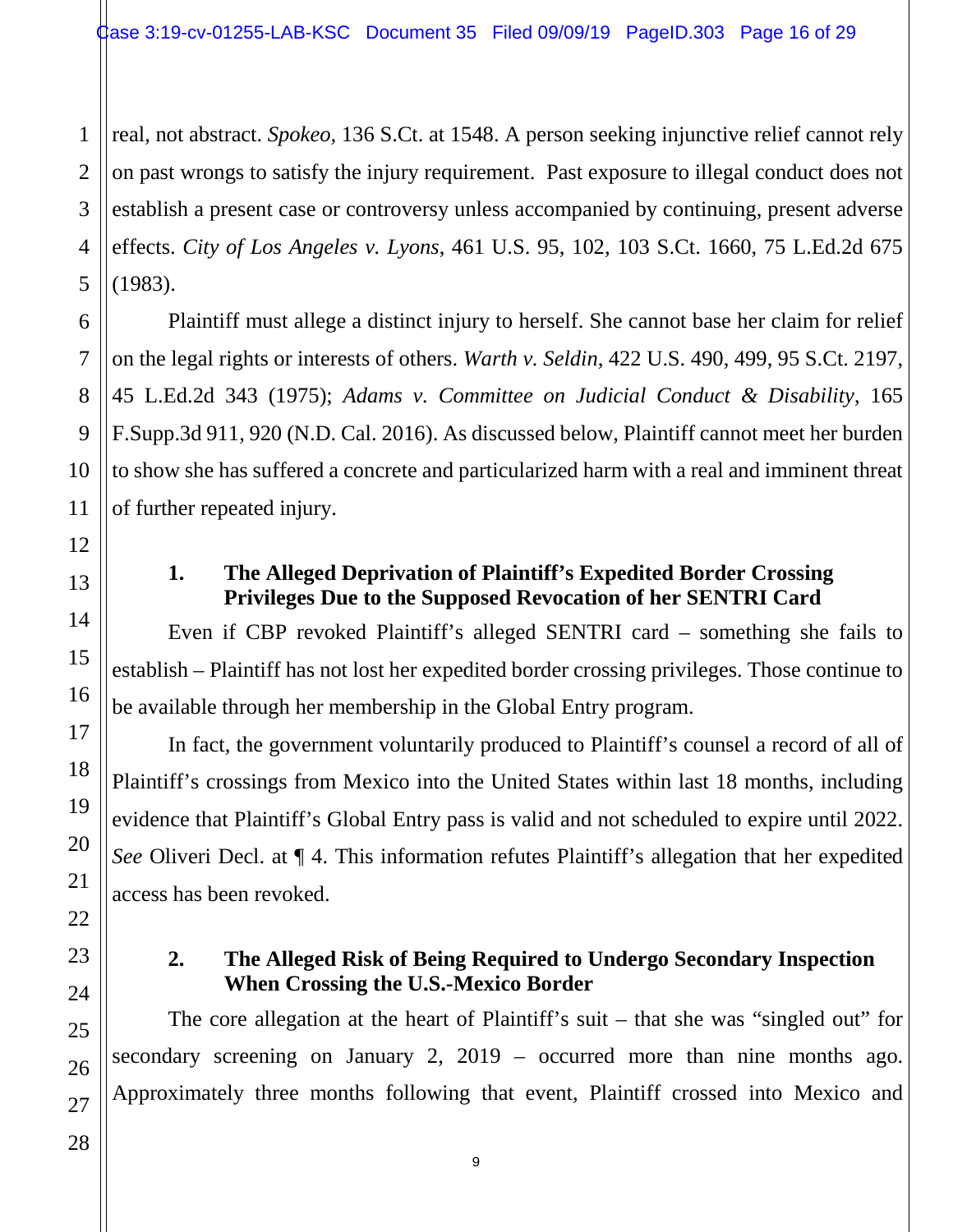1 2 3 4 5 returned through the same port of entry using the same Global Entry card without incident. Oliveri Decl., ¶¶ 5-6. Plaintiff then waited almost four additional months before filing this suit. Plaintiff has never been prevented from crossing the border, nor does she allege any intent to travel to Mexico in the near future. And even if she did, there is no evidence her ability to travel would be impacted.

CBP has substantial authority to question travelers crossing into this country. *See United States v. Ramsey*, 431 U.S. 606, 616, 97 S.Ct. 1972, 52 L.Ed.2d 617 (1977). Plaintiff has been sent to secondary inspection only once out of the four times she entered the United States at the SYPOE in the last 18 months. Moreover, she entered without incident several months after the time she was questioned by CBP.

Of course, there is no guarantee Plaintiff will never again be questioned in the secondary inspection area upon entering the United States. She, like all border crossers, is subject to inspection. But she has shown no objectively reasonable likelihood of harassment solely for the purpose of interfering with her First Amendment rights or the practice of her religion. There is no showing she will suffer future injury absent an injunction. A highly attenuated series of possibilities does not satisfy the requirement that the threatened injury must be impending with a reasonable likelihood that the injury will occur. *Clapper v. Amnesty Int'l USA*, 568 U.S. 398, 410, 133 S.Ct. 1138, 185 L.Ed.2d 264 (2013).

6

7

8

9

10

11

12

13

14

15

16

17

18

19

20

21

22

23

24

25

26

27

#### **3. The Maintenance of Information on Plaintiff in CBP's Databases**

Plaintiff speculates, but cannot show, that CBP's maintenance of her personal information in a database reflects an attempt to violate her First Amendment rights. But, as a participant in the Global Entry program, CBP must maintain personal information on her. Furthermore, in order to carry out its responsibilities, CBP is statutorily directed to "develop and implement screening and targeting capabilities, including the screening, reviewing, identifying, and prioritizing of passengers and cargo across all international modes of transportation." 6 U.S.C.  $\S 211(c)(9)$ . Congress further directed CBP to establish "targeting operations within [CBP] to collect and analyze traveler and cargo information in advance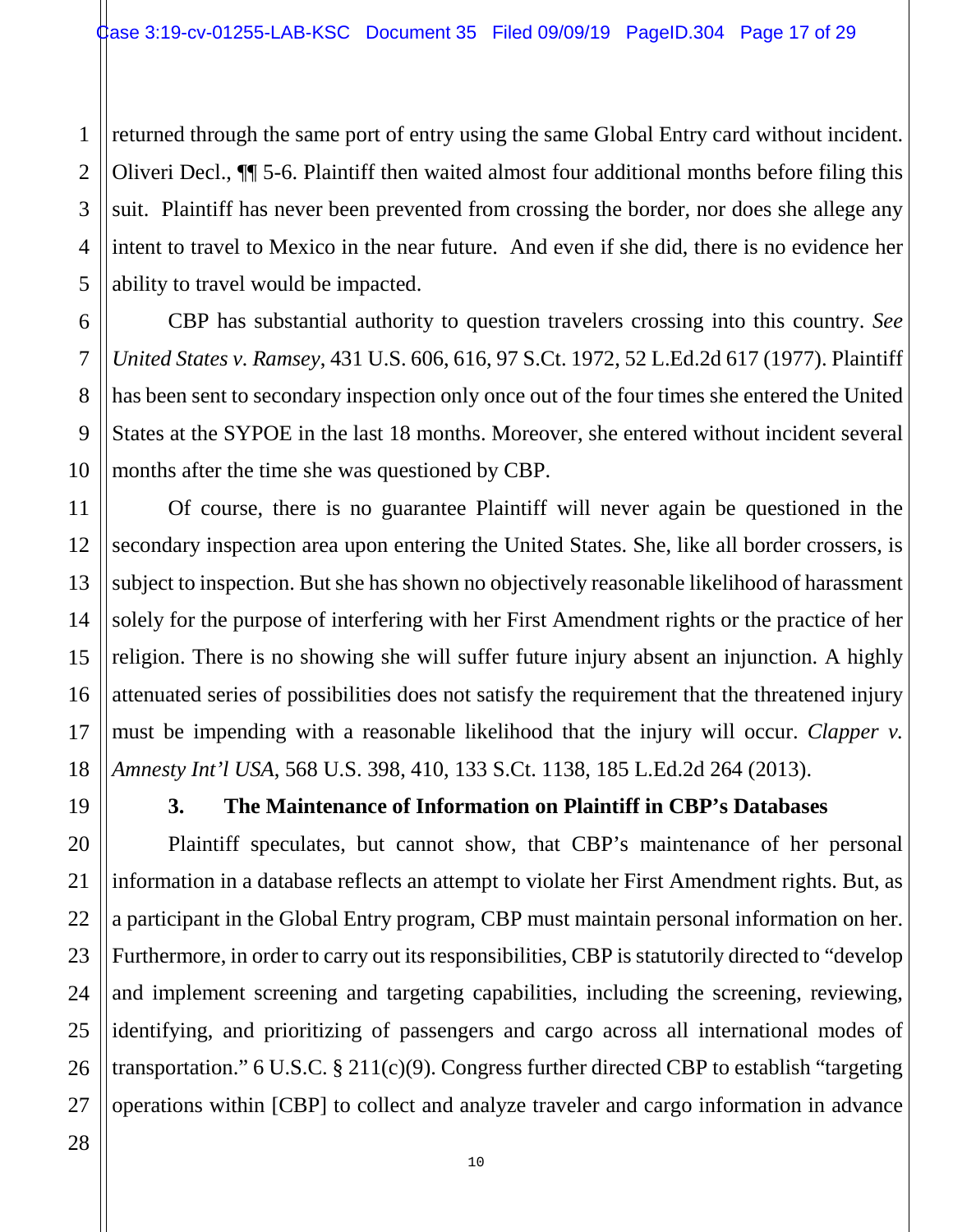of arrival in the United States to identify and address security risks…." *Id*. § 211(g)(4)(C)(i). Plaintiff has not shown that CBP's maintenance of her personal information falls outside of its Congressional authorization.<sup>[3](#page-17-0)</sup>

#### **4. Plaintiff Has Not Established that her Alleged Injuries are Fairly Traceable to Each Defendant**

Plaintiff must show she has standing to bring her claims against each defendant. *See Sud*, 229 F.Supp.3d at 1081. A government official is a proper defendant to a claim for prospective injunctive relief if the official would be responsible for ensuring the injunctive relief is carried out, even if not personally involved in the conduct giving rise to the claim. *Pouncil v. Tilton*, 704 F.3d 568, 576 (9th Cir. 2012). Here, Plaintiff has not alleged how each of the individual officials sued as defendants personally caused her injury or is responsible for ensuring that injunctive relief, if obtained, will be carried out.

## **5. Plaintiff Cannot Obtain Injunctive or Other Equitable Relief Based on the Injuries of Non-Parties**

Plaintiff complains that others are similarly affected. But an injury-in-fact for standing purposes must affect the plaintiff in a personal and individual way. *Spokeo*, 136 S.Ct. at 1548. She cannot obtain an injunction based on conduct directed at others. Both Article III and equitable principles require that injunctive relief be limited to redressing a plaintiff's own injuries stemming from a violation of his or her own rights. *Gill v. Whitford*, --- U.S. ---, 138 S. Ct. 1916, 1934, 201 L.Ed.2d 313 (2018). The remedy sought must be limited to the "inadequacy that produced the injury in fact" alleged by the plaintiff. *See Lewis v Casey*, 518 U.S. 343, 357 (1996); *see also Gill*, 138 S. Ct. at 1934 ("A plaintiff's remedy must be tailored to redress the plaintiff's particular injury."). Plaintiff has no

<span id="page-17-0"></span> $\overline{a}$ <sup>3</sup> Notably, the government's right to conduct searches at an international border is broad and requires no probable cause. *See United States v. Cotterman*, 709 F.3d 952, 960 (9th Cir. 2013) (noting that "border searches are generally deemed 'reasonable simply by virtue of the fact that they occur at the border'") (citing *Ramsey*, 431 U.S. at 616, 97 S.Ct. 1972)).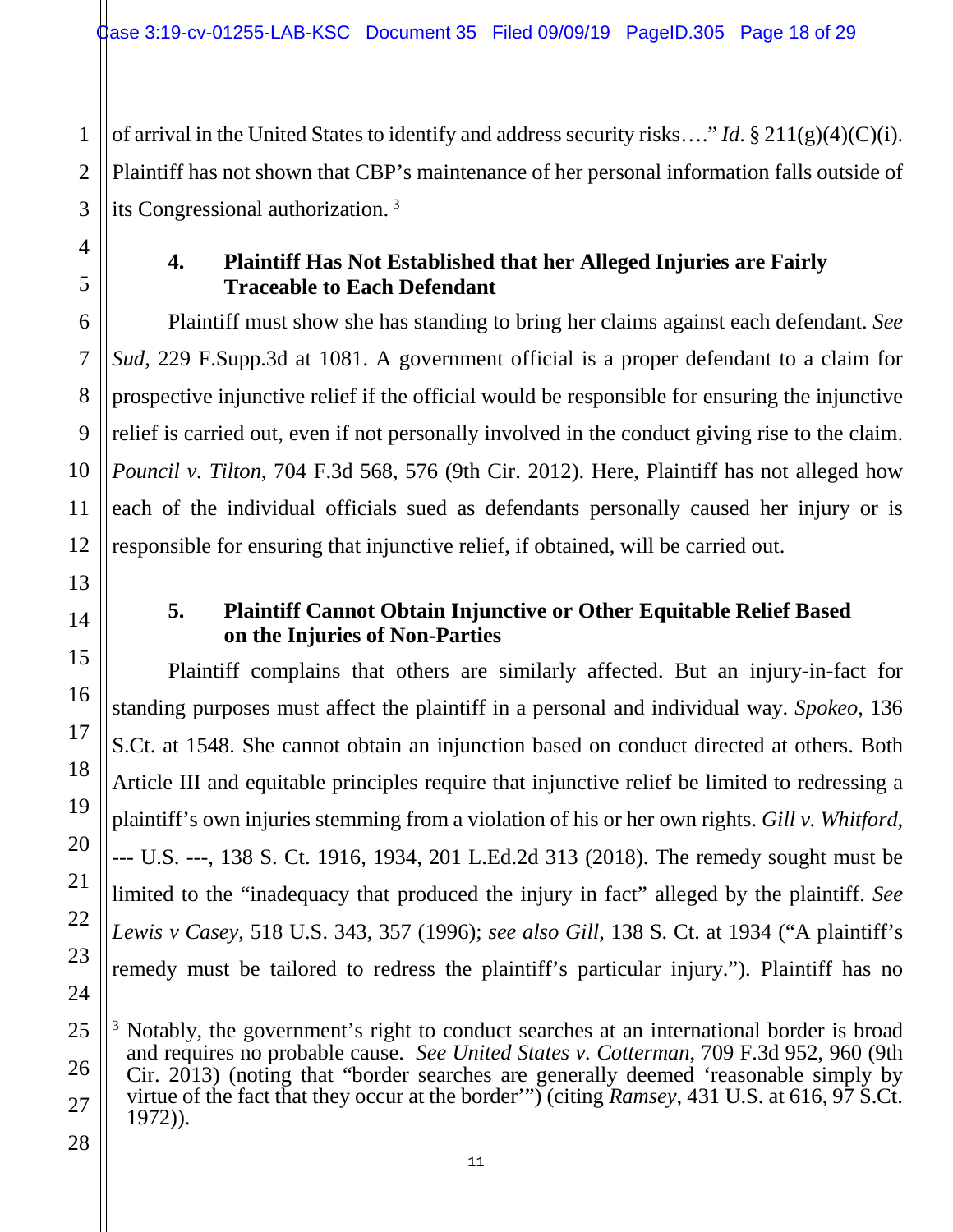standing to seek injunctive and declaratory relief on behalf of non-parties to this case.

#### **IV.**

#### **PLAINTIFF FAILS TO JUSTIFY THE NEED FOR A PRELIMINARY INJUNCTION**

Pursuant to Federal Rule of Civil Procedure 65, a court may grant preliminary injunctive relief to prevent "immediate and irreparable injury." Fed.R.Civ.P. 65(b). A preliminary injunction is an extraordinary and drastic remedy. *Munaf v. Geren*, 553 U.S. 674, 689, 128 S.Ct. 2207, 171 L.Ed.2d 1 (2008). It "may only be awarded upon a clear showing that the plaintiff is entitled to such relief." *Winter v. Natural Res. Def. Council, Inc*., 555 U.S. 7, 22, 129 S.Ct. 365, 172 L.Ed.2d 249 (2008). A plaintiff must establish four elements to obtain a preliminary injunction: (1) likelihood of success on the merits, (2) irreparable harm in the absence of preliminary relief, (3) the balance of equities tips in the plaintiff's favor, and (4) the public interest favors an injunction. *Wells Fargo & Co. v. ABD Inc. & Fin. Servs., Inc*., 758 F.3d 1069, 1071 (9th Cir. 2014) (citing *Winter*, 555 U.S. at 20). Irreparable harm must be likely, not just possible. *American Trucking Associations, Inc. v. City of Los Angeles,* 559 F.3d 10[4](#page-18-0)6, 1052 (9th Cir. 2009). <sup>4</sup> The injury or threat of injury must be both real and immediate, not conjectural or hypothetical. *O'Shea v. Littleton*, 414 U.S. 488, 494, 94 S.Ct. 669, 38 L.Ed.2d 674 (1974). "Absent a sufficient likelihood

that [Plaintiff] will again be wronged in a similar way, [Plaintiff] is no more entitled to an injunction than any other citizen …." *City of Los Angeles v. Lyons*, 461 U.S. 95, 111, 103 S.Ct. 1660, 75 L.Ed.2d 675 (1983).

"Issuing a preliminary injunction based only on a possibility of irreparable harm is inconsistent with our characterization of injunctive relief as an extraordinary remedy that

<span id="page-18-0"></span><sup>&</sup>lt;sup>4</sup> In *Winter*, the Supreme Court disapproved of the Ninth Circuit's "possibility of irreparable injury" standard as too lenient and emphasized that irreparable injury has to be shown as "likely" absent an injunction. *Winter*, 555 U.S. at 22. In light of *Winter*, the Ninth Circuit has held that earlier cases suggesting the lesser "possibility of injury" standard are no longer controlling or viable. *American Trucking Associations, Inc*., 559 F.3d at 1052.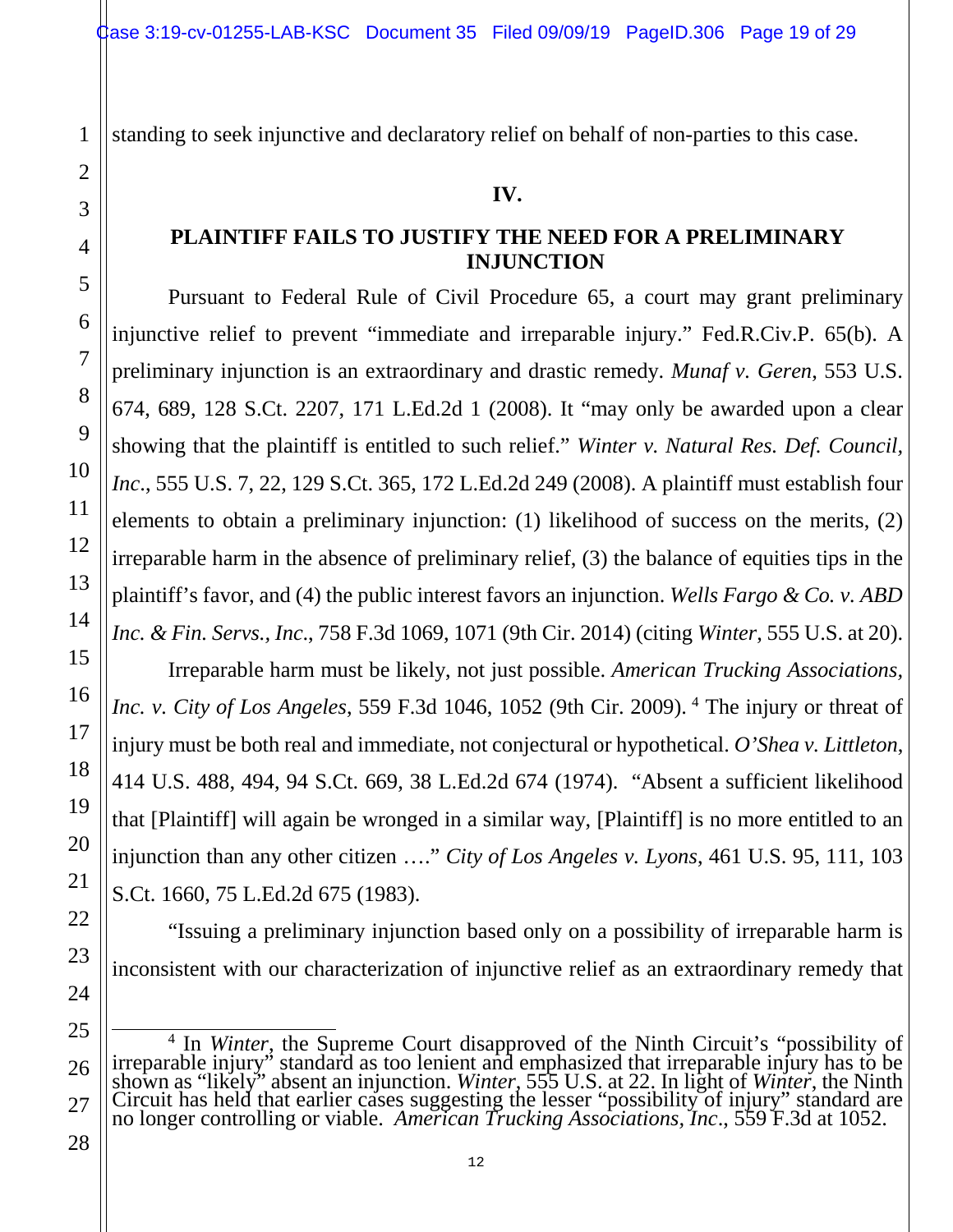1 may only be awarded upon a clear showing that the plaintiff is entitled to such relief." *Winter*, 555 U.S. at 22. The threat of irreparable harm also must be "immediate" to warrant preliminary injunctive relief. *Caribbean Marine Servs. Co. v. Baldrige*, 844 F.2d 668, 674 (9th Cir. 1988). Furthermore, "speculative" injury cannot be the basis for a finding of irreparable harm. *In re Excel Innovations, Inc*., 502 F.3d 1086, 1098 (9th Cir. 2007).

In the Ninth Circuit, a plaintiff also may obtain a preliminary injunction under the "serious questions" test by demonstrating "that serious questions going to the merits were raised and the balance of hardships tips sharply in the plaintiff's favor." *Alliance for the Wild Rockies v. Cottrell*, 632 F.3d 1127, 1134-35 (9th Cir. 2011) (citation omitted). A "serious question" is one where the moving party has "a fair chance of success on the merits." *Sierra On-Line, Inc. v. Phoenix Software, Inc*., 739 F.2d 1415, 1421 (9th Cir. 1984). Even under the "serious questions" analysis, the other two parts of the *Winters* test also must be satisfied. *Shell Offshore, Inc. v. Greenpeace, Inc*., 709 F.3d 1281, 1291 (9th Cir. 2013).

Preliminary injunctions can take two forms. *Marlyn Nutraceuticals, Inc. v. Mucos Pharm GmbH & Co*., 571 F.3d 873, 878 (9th Cir. 2009). A prohibitory injunction restrains a party from further action, while a mandatory injunction orders a party to take certain action. *Id*. A request for "mandatory preliminary relief is subject to heightened scrutiny and should not be issued unless the facts and law clearly favor the moving party." *Dahl v. HEM Pharms. Corp*., 7 F.3d 1399, 1403 (9th Cir. 1993) (internal quotations omitted). "In general, mandatory injunctions are not granted unless extreme or very serious damage will result and are not issued in doubtful cases or where the injury complained of is capable of compensation in damages." *Marlyn Nutraceuticals, Inc.*, 571 F.3d at 879 (internal quotation marks omitted); *see also Stanley v. University of Southern California*, 13 F.3d 1313, 1320 (9th Cir. 1994) (mandatory preliminary injunctions should be denied unless the facts and law clearly favor the moving party).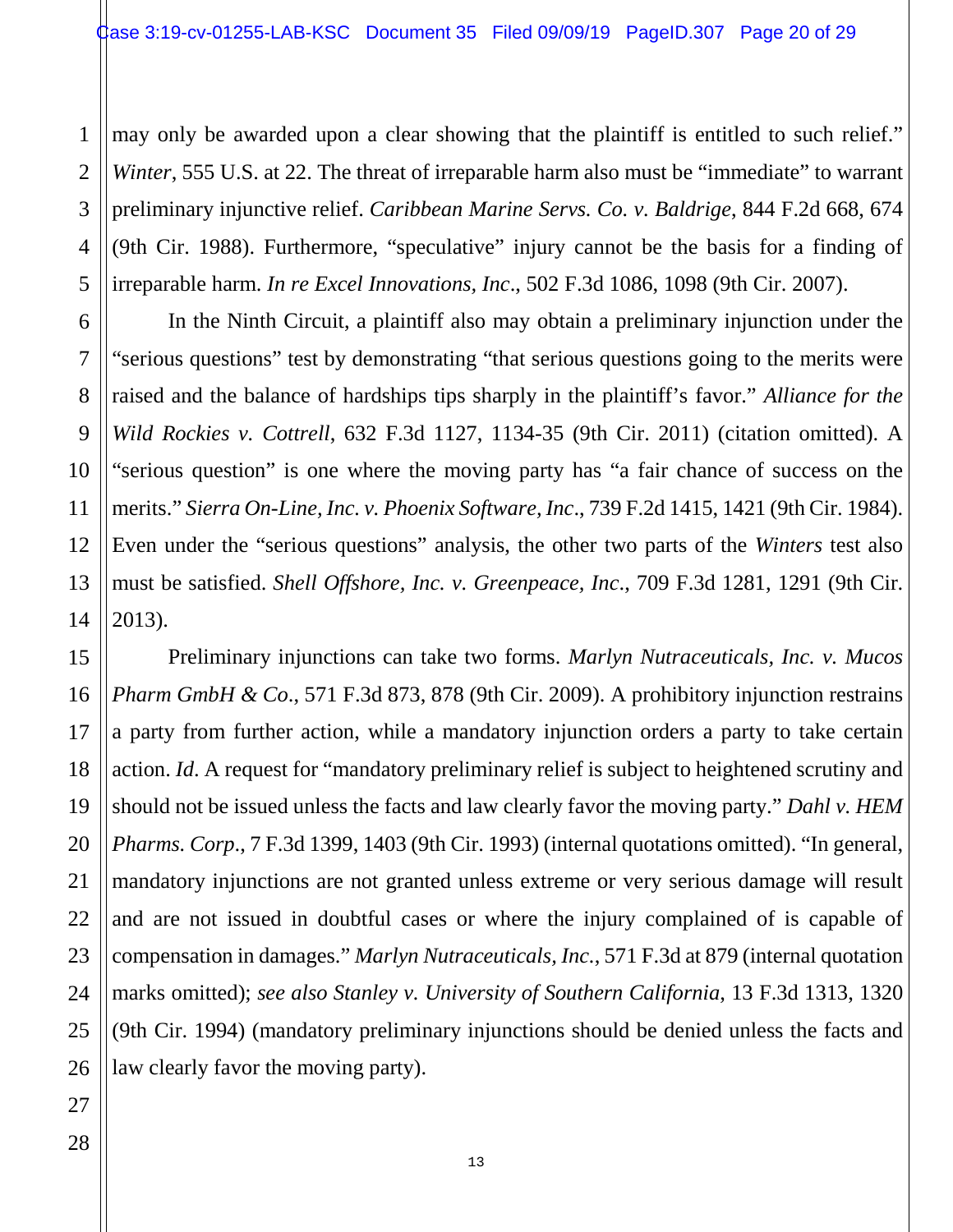3 4 5 6 7 The weight given to evidence submitted in support of a preliminary injunction is within the discretion of the court. *Oakland Tribune, Inc. v. Chronicle Pub. Co., Inc*., 762 F.2d 1374, 1377 (9th Cir. 1985). The rules of evidence do not apply strictly to preliminary injunction hearings. *Herb Reed Enterprises, LLC v. Florida Entertainment Management, Inc*., 736 F.3d 1239, 1250 n. 5 (9th Cir. 2013). "[T]he court may rely on declarations, affidavits, and exhibits, among other things, and this evidence need not conform to the standards that apply at summary judgment or trial." *LAC v. Nationstar Mortgage, LLC*, No. 2:15-cv-00523-KJM-AC, 2016 WL 3135841, at \*4 (E.D. Cal. June 2, 2016) (citing *Johnson v. Couturier*, 572 F.3d 1067, 1083 (9th Cir. 2009)). The Court may accept hearsay at its discretion. *Republic of the Phillippines v. Marcos*, 862 F.2d 1355, 1363 (9th Cir. 1988); *Flynt Distrib. Co. v. Harvey*, 734 F.2d 1389, 1394 (9th Cir. 1984) ("The trial court may give even inadmissible evidence some weight, when to do so serves the purpose of preventing irreparable harm before trial."). The court also may assess credibility when ruling on a motion for preliminary injunction. *LAC v. Nationstar Mortgage LLC*, No. 2:15-cv-00523- KJM-AC (TEMP), 2016 WL 3135841, at \*4 (E.D. Cal. June 1, 2016).

Notwithstanding the foregoing discretion, a court cannot grant a preliminary injunction based on speculation. *Caribbean Marine Servs. Co,* 844 F.2d at 674; *see also Stevens v. Harper*, 213 F.R.D. 358, 370 (E.D. Cal. 2002) ("[T]he court is not obliged to accept allegations of future injury which are overly generalized, conclusory, or speculative."). A plaintiff must credibly allege that he faces a realistic threat of future harm. *Lyons*, 461 U.S. at 105-08 & n. 8, 103 S.Ct. 1660. "Speculative injury does not constitute irreparable harm." *Goldie's Bookstore v. Superior Court*, 739 F.2d 466, 472 (9th Cir. 1984); *In re Excel Innovations, Inc*., 502 F.3d at 1098.

A district court's grant or denial of a preliminary injunction is reviewed under an abuse of discretion standard. *Pimentel v. Dreyfus*, 670 F.3d 1096, 1105 (9th Cir. 2012). The district court's application of the correct rule will be affirmed unless illogical, implausible or without support from inferences drawn from facts in the record. *Id.*

1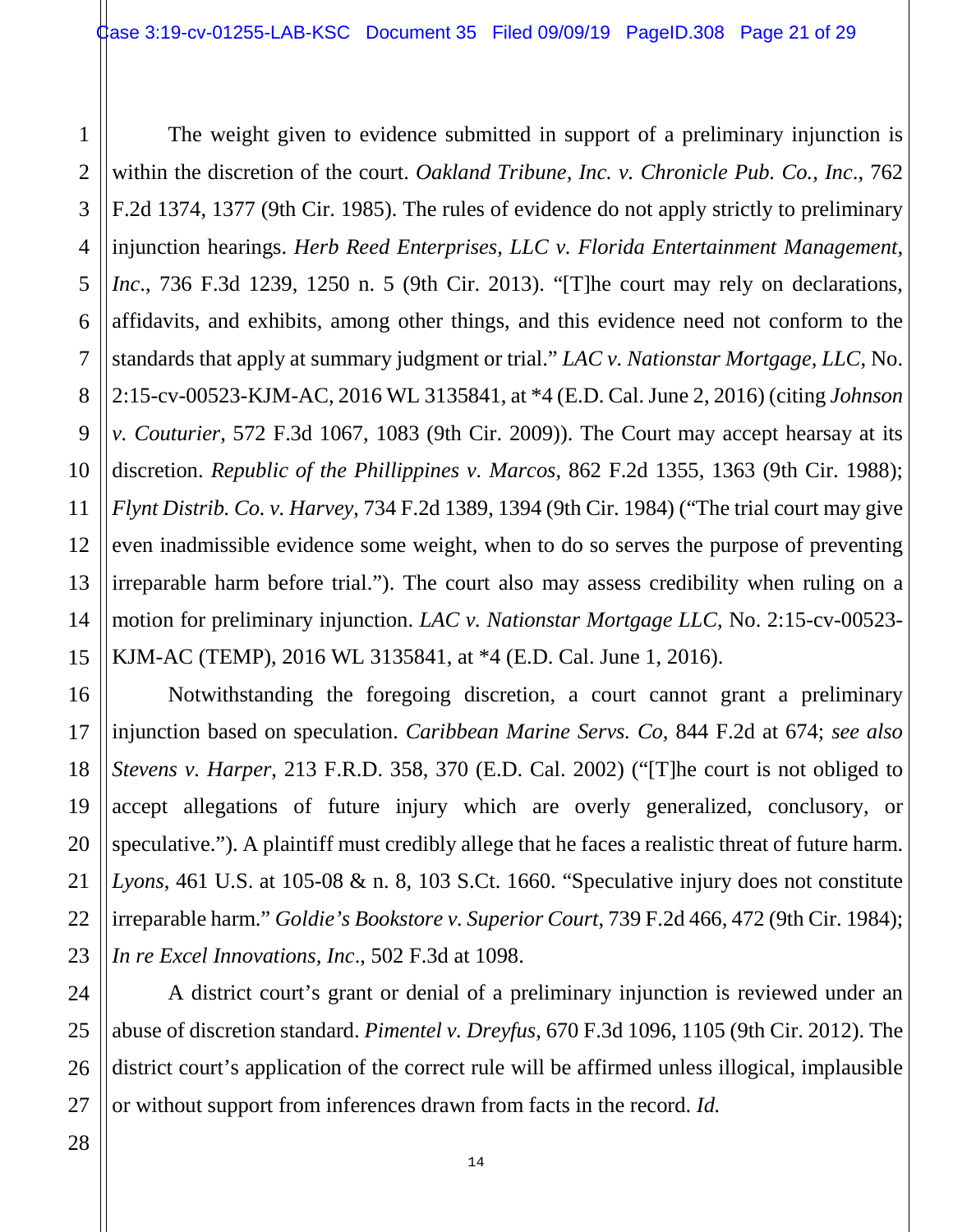#### **A. Plaintiff Cannot Show a Likelihood of Success on the Merits or the Likelihood of Irreparable Harm**

"Likelihood of success on the merits is the most important *Winter* factor; if a movant fails to meet this threshold inquiry, the court need not consider the other factors … in the absence of serious questions going to the merits …." *Disney Enterprises, Inc. v. VidAngel, Inc.*, 869 F.3d 848, 856 (9th Cir. 2017) (internal quotes and citations omitted). Even under the "serious questions" test, Plaintiff cannot demonstrate "a fair chance of success on the merits." *Sierra On-Line, Inc.* 739 F.2d at 1421. Where a plaintiff seeks injunctive relief, he or she must show not only a prior injury, but also a real and immediate threat of repeated injury. *Chapman v. Pier 1 Imps. (U.S.), Inc*., 631 F.3d 939, 948 (9th Cir. 2011). A "long delay before seeking a preliminary injunction implies a lack of urgency and irreparable harm." *Oakland Tribune, Inc.*, 762 F.2d at 1377.

Facts alleged in the Complaint should not be given much weight to the extent they do not support a plausible claim. The credibility of a complaint's allegations depends on whether alternative explanations for the defendant's alleged behavior would not give rise to liability.

"When faced with two possible explanations, only one of which can be true and only one of which results in liability, plaintiffs cannot offer allegations that are merely consistent with their favored explanation but are also consistent with the alternative explanation. Something more is needed, such as facts tending to exclude the possibility that the alternative explanation is true, in order to render plaintiffs' allegations plausible."

*Eclectic Properties E., LLC v. Marcus & Millichap Co*., 751 F.3d 990, 996-97 (9th Cir. 2014) (quoting *In re Century Aluminum Co. Secs. Litig*., 729 F.3d 1104, 1108 (9th Cir.  $2013)$ ).<sup>[5](#page-21-0)</sup>

Here, the gravamen of the Complaint's four claims is CBP's alleged interference with Plaintiff's exercise of her First Amendment rights and religion. Even taken as a whole, the

<span id="page-21-0"></span><sup>5</sup> The Federal Defendants will expand on this argument in their Motion to Dismiss the Complaint.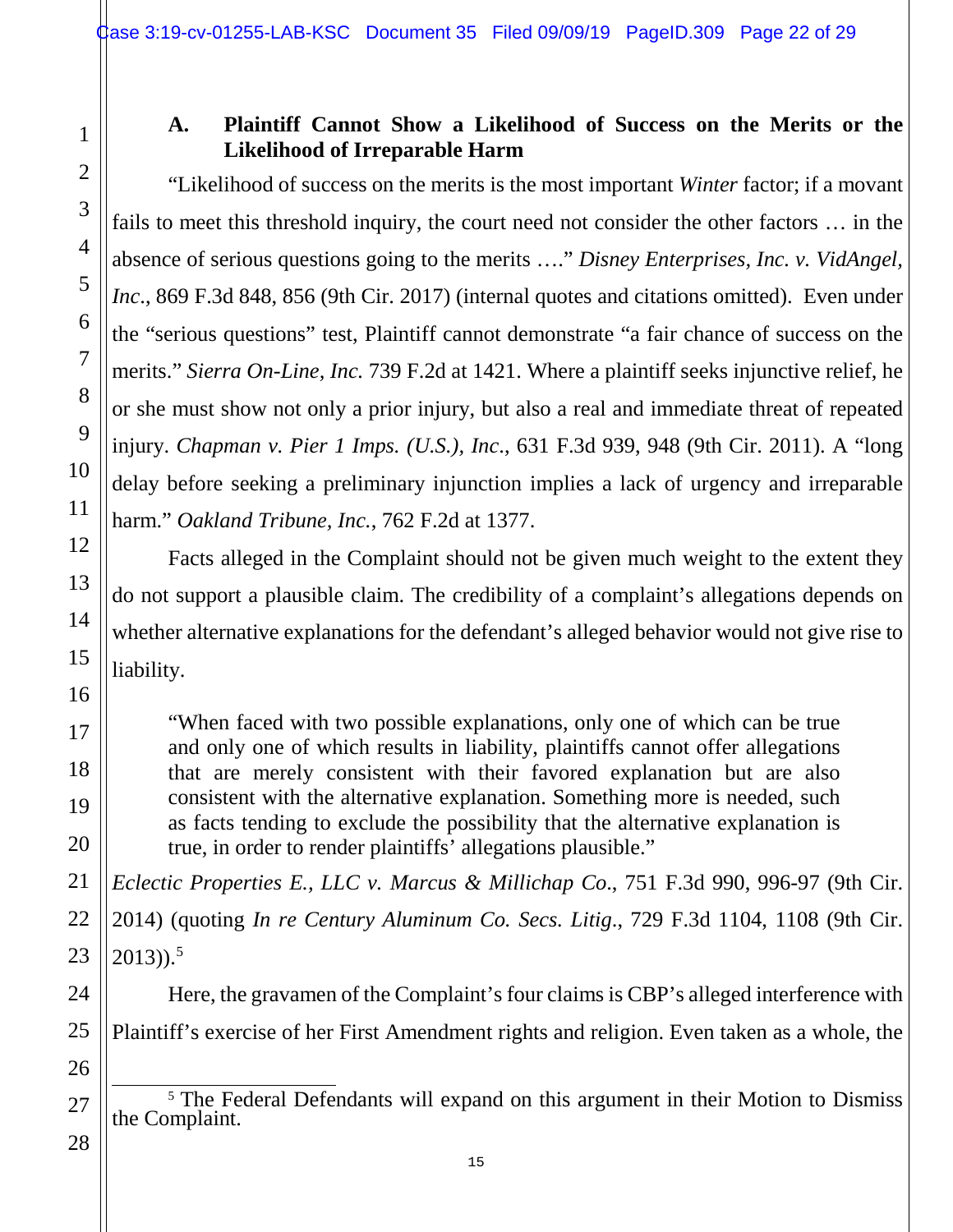allegations do not state plausible claims. Plaintiff attributes to CBP improper motives when describing its alleged conduct but does not exclude other possible explanations that would not result in liability.

#### **1. The Alleged Deprivation of Plaintiff's Expedited Border Crossing Privileges Due to the Supposed Revocation of her SENTRI Card**

Plaintiff contends she has a SENTRI card that CBP revoked in an effort to suppress her First Amendment rights. She has not attached a copy of the card to her Complaint or cited to any evidence to support her contention. Moreover, although she seeks an injunction requiring the restoration of the alleged card, she concedes that she does not know if it currently is suspended. Dousa Decl., ECF No. 25-1, ¶ 32 ("**As far as I know**, my SENTRI status is still revoked." (emphasis added)). Her Complaint further indicates that she believes her SENTRI status had once been revoked. But the belief is based on information obtained from an NBC 7 San Diego news story – not personal knowledge.

 Plaintiff also alleges she has been damaged by the purported revocation of her SENTRI status. Specifically, she claims that she no longer can cross the U.S.-Mexico border with expedited entry privileges. This is untrue. Even if CBP revoked her alleged SENTRI card, Plaintiff continues to have expedited border crossing privileges available through her membership in the Global Entry program. Furthermore, she has used her Global Entry privileges to enter the United States on multiple occasions over the past 18 months. If she ever had a SENTRI card, the enhanced benefits of the Global Entry program have rendered the SENTRI card of no use to her. It also is not plausible that CBP would revoke the SENTRI card as a punishment while leaving her with the more valuable Global Entry status that allows her even more privileges. If punishment were the goal, revocation of the SENTRI card would be a senseless action given that Plaintiff has Global Entry card.

25 26

///

///

1

2

3

4

5

6

7

8

9

10

11

12

13

14

15

16

17

18

19

20

21

22

23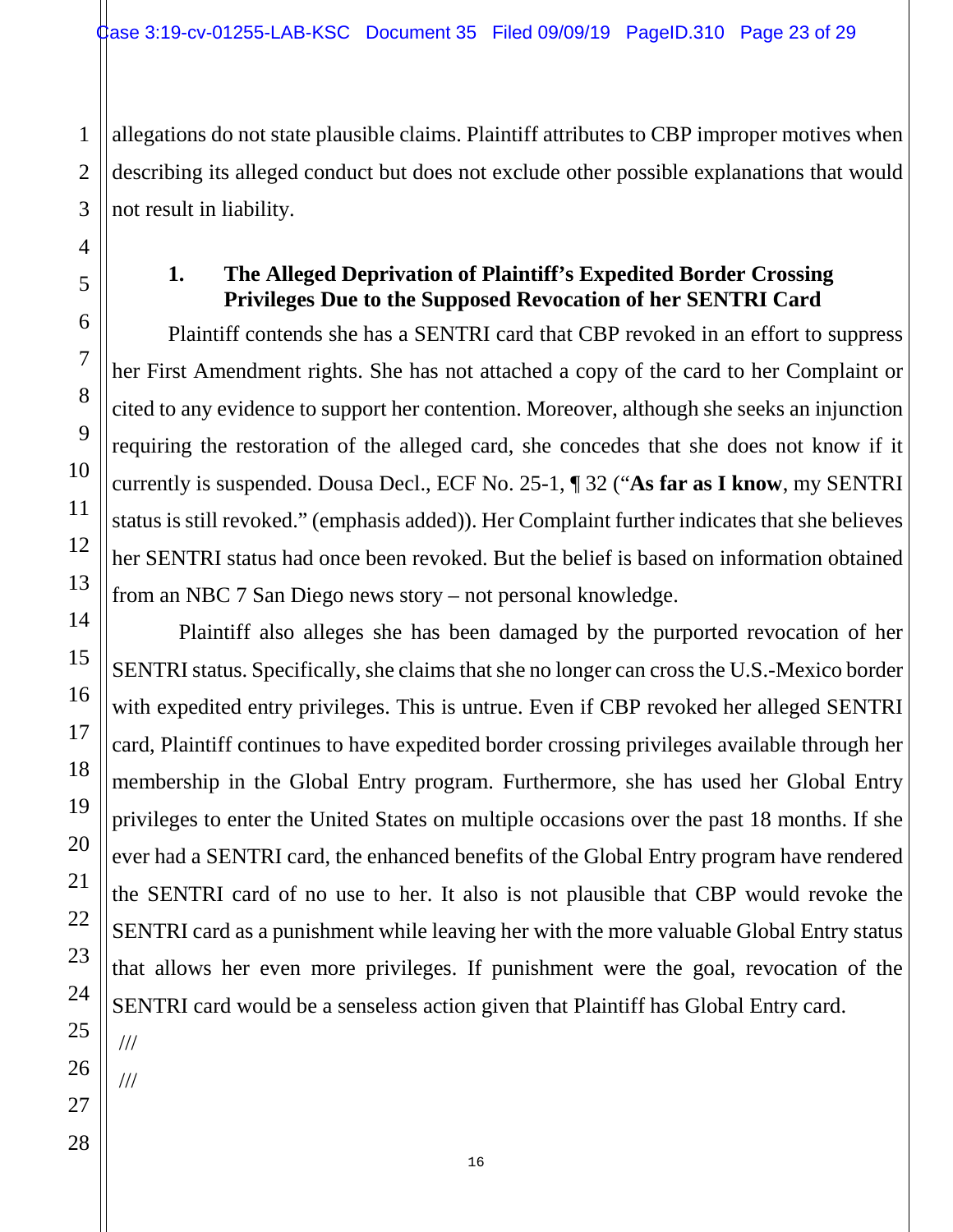# **2. The Alleged Risk of Being Repeatedly Required to Undergo Secondary Inspection When Crossing the U.S.-Mexico Border**

Plaintiff's allegations about CBP's motives for sending her to secondary screening, her fear about it, and the likelihood it will happen again, are not plausible. She claims to be afraid to cross the border at the SYPOE. Yet, approximately three months after her January 2, 2019 crossing (when she was sent to secondary), Plaintiff crossed into Mexico and returned through the same port of entry without incident using her Global Entry pass. Oliveri Decl., ¶¶ 5-6.[6](#page-23-0) Plaintiff does not allege that she has ever been prevented from crossing the border. She also has not alleged or otherwise demonstrated an objectively reasonable likelihood she will repeatedly be sent to secondary inspection. Whether it will happen in the future when returning to the United States through the SYPOE is nothing more than speculation.

There also is a plausible alternative explanation for why Plaintiff was sent to secondary on January 2, 2019 that does not involve improper motives. Pursuant to the "longstanding right of the sovereign to protect itself by stopping and examining persons and property crossing into this country," *Ramsey*, 431 U.S. at 616, 97 S.Ct. 1972, CBP has substantial authority to question travelers upon reentry into the United States.

Just days before Plaintiff crossed the border on January 2, 2019, there had been coordinated attempts by large groups of migrants to enter the United States illegally. These led to confrontations with CBP. Although Plaintiff was not in Mexico at the time, on the day she was sent to secondary for questioning, she had posted a video to her Facebook page

<span id="page-23-0"></span> 6 Plaintiff contends she is afraid to cross the U.S.-Mexico border due to the alleged conduct of CBP. But this assertion is not credible. In fact, Plaintiff recently boasted on her Twitter feed @KajiDousa that "Because I have a voice and won't be intimidated – even by the most powerful government in the world – I am suing #DHS #ICE #CBP." *See* Declaration of Ernest Cordero, Jr. ("Cordero Decl."), Exhibit 1, p. 1. Plaintiff also does not shy away from controversy or engagement. Rather, as evident from her Twitter postings, she is an experienced activist who regularly networks with organizations seeking to bring about political and social change in various areas, especially with respect to U.S. immigration policy. *Id*. The Court may take judicial notice of the Twitter feed pursuant to Federal Rule of Evidence 201(b). *Dzinesquare, Inc. v. Armano Luxury Alloys, Inc*., No. 14-CV-01918- JVS (JCGTx), 2014 WL 12597154, at \*3 (C.D. Cal. Dec. 22, 2014).

<sup>2</sup> 3 4 5 6 7 8 9 10 11 12 13 14 15 16 17 18 19 20 21 22 23 24 25 26 27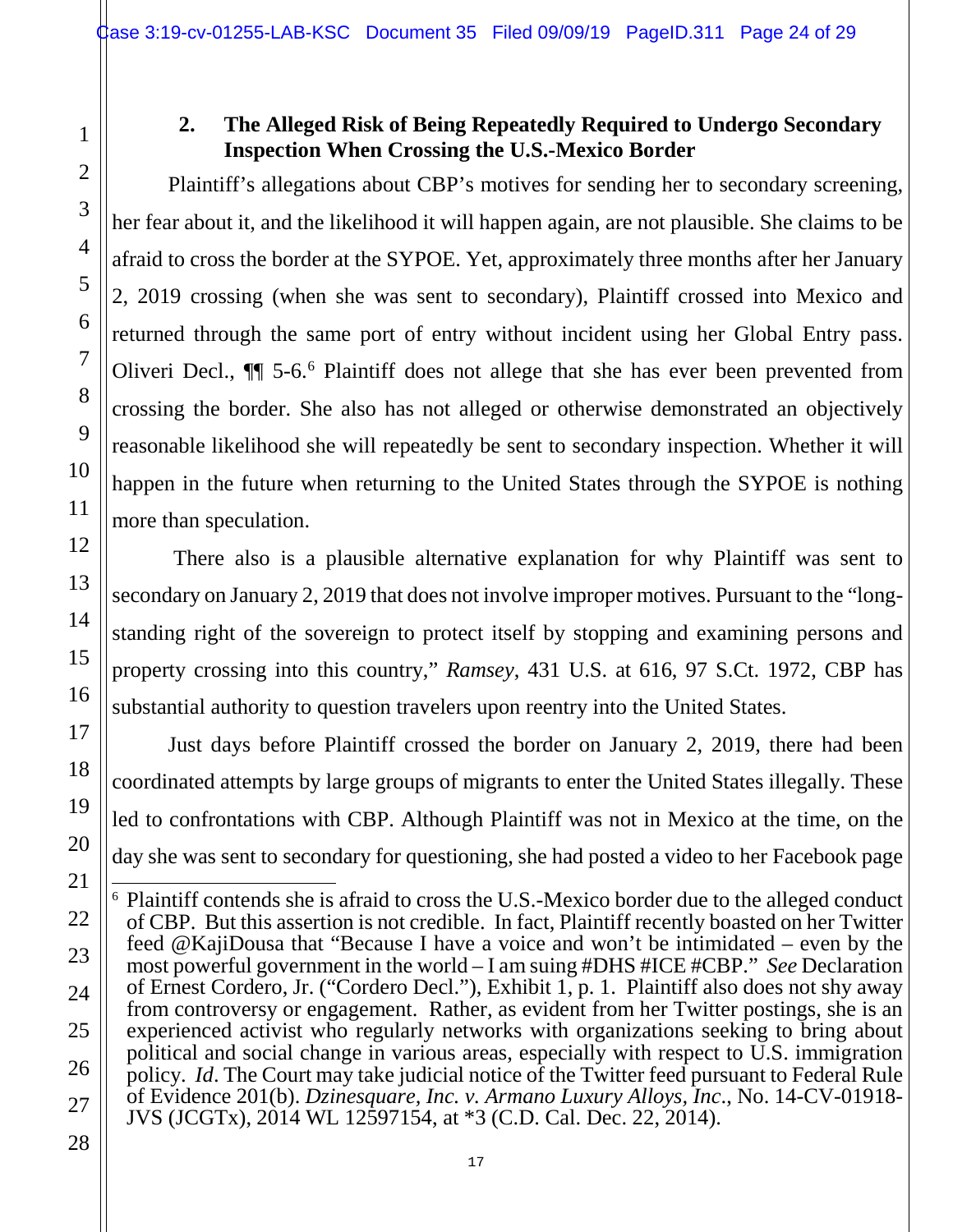1 2 3 4 5 6 7 8 9 stating that she would be meeting with Sanctuary Caravan partners and hoped to learn about the prior day's confrontations. By "tagging" the SYPOE on her Facebook post, she allowed people visiting her site to see where she was located. Given the publicity surrounding her visit, which included information on various websites about the Sanctuary Caravan, it would not be surprising or improper for CBP to ask Plaintiff questions about her activities in Mexico. She also invited a discussion about her religious activities by putting on her clerical collar just before the questioning began. In sum, Plaintiff's questioning at the secondary inspection area was neither unusual nor improper. Plaintiff's pleading of an improper motive is only speculation and is refuted by an alternative, plausible explanation.

10

11

12

13

14

15

16

17

18

19

20

21

22

23

24

25

#### **3. The Maintenance of Information on Plaintiff in CBP's Databases**

Plaintiff also speculates in her Complaint that CBP maintains information on her in a database, and that it reflects an attempt to violate her First Amendment and religious rights. But CBP can maintain information about border crossers as part of a legitimate law enforcement function. In fact, it would be very surprising if CBP did not maintain information on Plaintiff given her membership in the Global Entry program. CBP is responsible for enforcing hundreds of laws and regulations, including, among others, those addressing immigration, customs, trade, narcotics and the safety of agricultural products and other goods. *See* 6 U.S.C. § 211.

26 In order to carry out these responsibilities, CBP is statutorily directed to "develop and implement screening and targeting capabilities, including the screening, reviewing, identifying, and prioritizing of passengers and cargo across all international modes of transportation." 6 U.S.C.  $\S 211(c)(9)$ . Congress further directed CBP to establish "targeting operations within [CBP] to collect and analyze traveler and cargo information in advance of arrival in the United States to identify and address security risks." *Id*. § 211(g)(4)(C)(i). These rules allow CBP Officers to inspect a person, shipment, or conveyance even though an individual may not have been previously associated with a law enforcement action or otherwise be noted as a person of concern to law enforcement. Clearly, CBP may utilize

18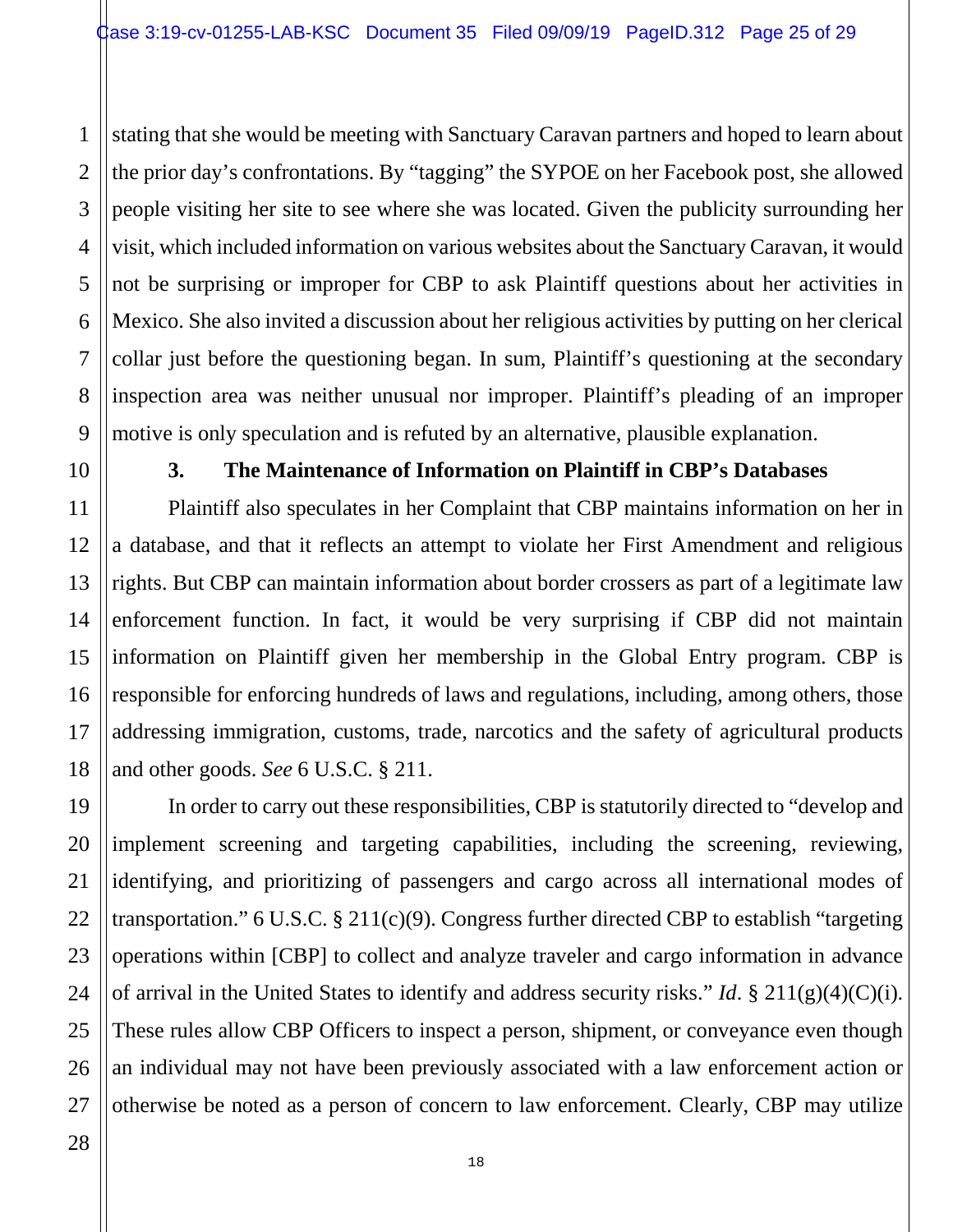databases of information in fulfilling its mission responsibilities relating to border security. Therefore, there is a plausible explanation for CBP's maintenance of personal information on Plaintiff in a database.

## **4. CBP's Actions Regarding Others**

In her Complaint and arguments, Plaintiff references removal enforcement actions taken by CBP with respect to two other individuals. Plaintiff alleges no facts showing CBP's conduct direct at those individuals was intended to restrict the exercise of her First Amendment rights and religion. She merely speculates on CBP's motive. It is more plausible that CBP took action against the individuals because each was in violation of one or more immigration laws or otherwise subject to removal.

Similarly, Plaintiff alleges that CBP maintains personal information on other immigration activists. Even if true, the people she identifies have crossed the U.S.-Mexico border, in some cases have SENTRI or Global Entry passes, and have spent time in Mexico engaging with migrants who seek to immigrate to the United States. It would not be unusual or improper for CBP to maintain information on those individuals for the same reasons it may retain personal information about Plaintiff. This is a more plausible explanation than Plaintiff's speculative theory.

## **B. Neither the Equities Nor the Public Interest Favors an Injunction**

"Equitable relief is not granted as a matter of course … and a court should be particularly cautious when contemplating relief that implicates public interests…" *Salazar v. Buono*, 559 U.S. 700, 714, 130 S.Ct. 1803, 176 L.Ed.2d 634 (2010) (citations omitted). When the Government is a party, the last two *Winters* factors merge. *Drakes Bay Oyster Co. v. Jewell*, 747 F.3d 1073, 1092 (9th Cir. 2014). Here, Plaintiff continues to have expedited border crossing privileges. Her travel to Mexico to help migrants has not been impeded.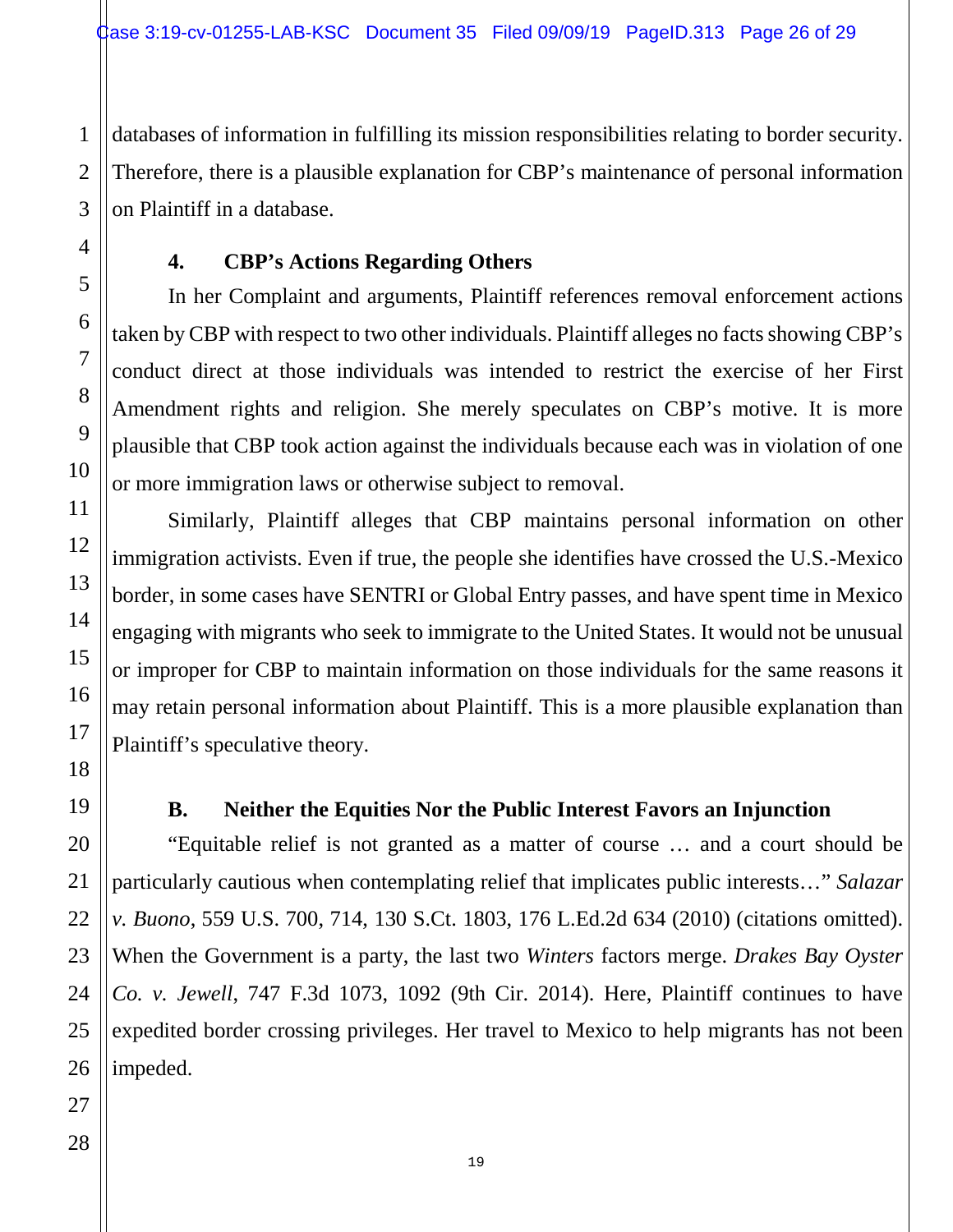4 On the other hand, the Supreme Court recognizes as weighty the Government's interest in the efficient administration of immigration laws at the border. *Landon v. Plasencia*, 459 U.S. 21, 34, 103 S.Ct. 321, 74 L.Ed.2d 321 (1982). "[W]here an injunction is asked which will adversely affect a public interest… the court may in the public interest withhold relief until a final determination of the rights of the parties, though the postponement may be burdensome to the plaintiff." *Weinberger v. Romero-Barcelo*, 456 U.S. 305, 312, 102 S.Ct. 1798 (1982) (citation and internal quotations omitted).

Here, Plaintiff seeks injunctive relief that would restrain the Federal Defendants "from taking any future adverse action against [Plaintiff] based on her protected expression, association or religious exercise." The proposed injunctive relief is so vague and subject to legal interpretation that it is unworkable. It would interfere with CBP's legitimate immigration functions by requiring a legal analysis every time CBP performs legitimate immigration functions involving Plaintiff and those associated with her.

#### **V.**

#### **PLAINTIFF HAS NOT ESTABLISHED THAT HER ALLEGED INJURIES ARE FAIRLY TRACEABLE TO EACH DEFENDANT**

Plaintiff must show she has standing to bring her claims against each defendant. *Mahon v. Ticor Title Ins. Co*., 683 F.3d 59, 62 (2d Cir. 2012). A government official is a proper defendant to a claim for prospective injunctive relief *if the official would be responsible for ensuring the injunctive relief is carried out*. *Pouncil*, 704 F.3d at 576. Here, Plaintiff has not alleged how each of the individual officials sued as defendants personally caused her injury or is responsible for ensuring that injunctive relief, if obtained, will be carried out. Therefore, she has not alleged viable claims against each individual official sued.

The need for Plaintiff to limit her suit to the proper defendants is especially important in this case because it involves the administration of immigration and national security laws at the U.S.-Mexico border. As recognized by the Supreme Court, "a court should be

1

2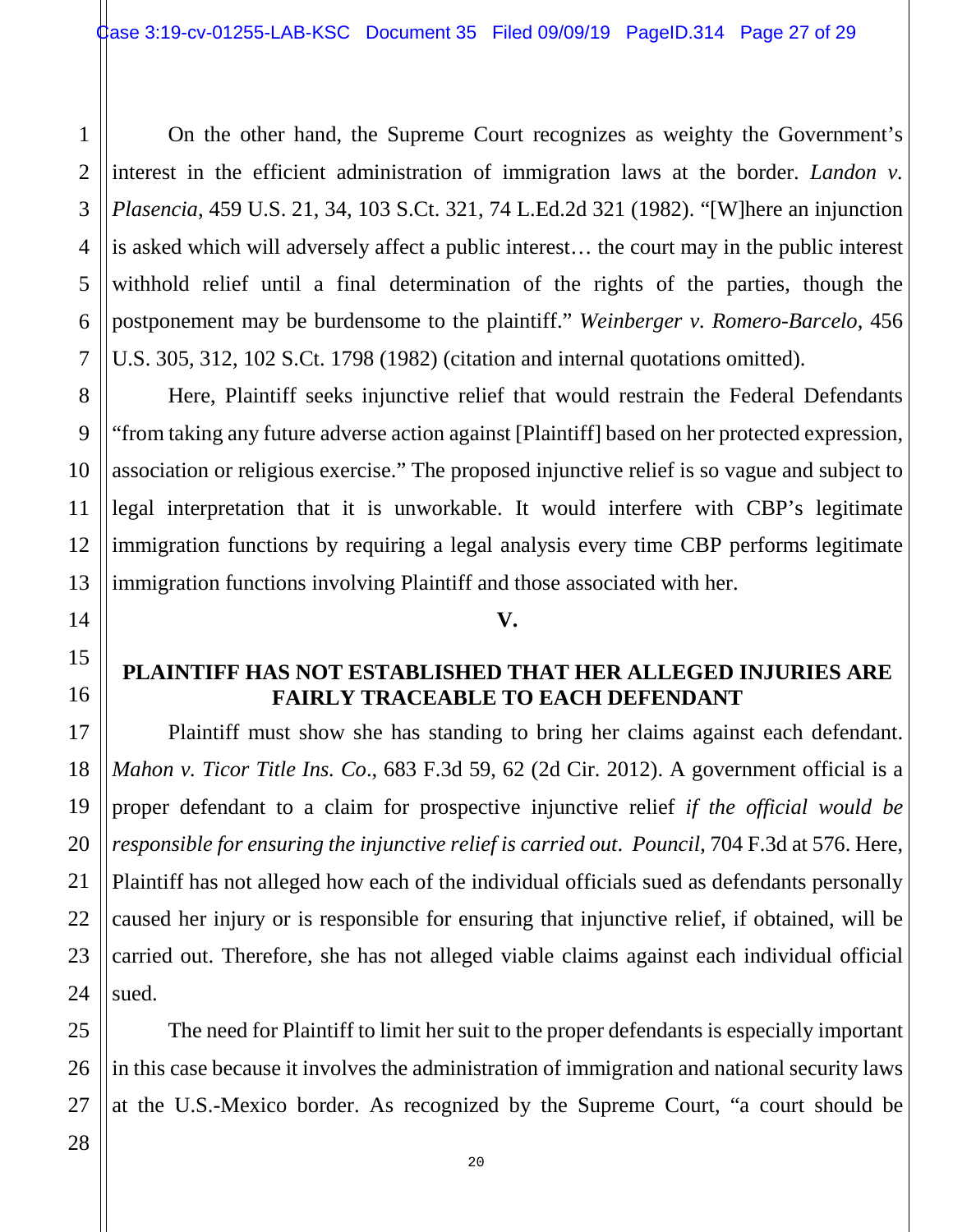1 particularly cautious when contemplating relief that implicates public interests…" *Salazar*, 559 U.S. at 714, 130 S.Ct. 1803 (citations omitted). Here, there is a substantial government interest in the efficient administration of immigration laws at the border. *See Landon v. Plasencia*, 459 U.S. 21, 34, 103 S.Ct. 321, 74 L.Ed.2d 321 (1982). An injunction that applies to more government officials than necessary interferes with CBP's discharge of its immigration and law enforcement duties

#### **VI.**

#### **PLAINTIFF CANNOT OBTAIN THE INJUNCTIVE RELIEF SOUGHT BECAUSE IT WOULD RESULT IN THE ENTRY OF A VAGUE, UNCERTAIN AND UNENFORCEABLE ORDER**

An order granting injunctive relief must "describe in reasonable detail … the act or acts restrained or required." Fed.R.Civ.P. 65(d)(1)(C). Because a party is entitled to receive fair and precisely drawn notice of what an injunction prohibits or requires, blanket injunctions to "obey the law" are disfavored. *Ruff v. County of Kings*, No. CV-F-05-631 OWW/GSA, 2009 WL 5111766, at \*18 (E.D. Cal. Dec. 18, 2009) (citing *Metro-Goldwyn-Mayer Studios, Inc. v. Grokster, Ltd*., 518 F.Supp.2d 1197, 1226 (C.D. Cal. 2007)).

"Courts have declined injunctive relief where the injunction sought is of such an indeterminate character that an enjoined party cannot readily determine what conduct is being prohibited." *Brady v. United of Omaha Life Ins. Co*., 902 F.Supp.2d 1274, 1284 (N.D. Cal. 2012) (citing *Schmidt v. Lessard*, 414 U.S. 473, 476, 94 S.Ct. 713, 38 L.Ed.2d 661 (1974) ("Since an injunctive order prohibits conduct under threat of judicial punishment, basic fairness requires that those enjoined receive explicit notice of precisely what conduct is outlawed."). Plaintiff's requested relief is so vague that it is legally infirm. *See Van Dyke v. Regents of University of California*, 815 F. Supp. 1341, 1345-46 (C.D. Cal. 1993) (granting motion to dismiss complaint seeking injunction preventing defendants from interfering with plaintiffs' religion as vague, overbroad and impossible to enforce). "The requirement of specificity in injunction orders performs a second important function. Unless